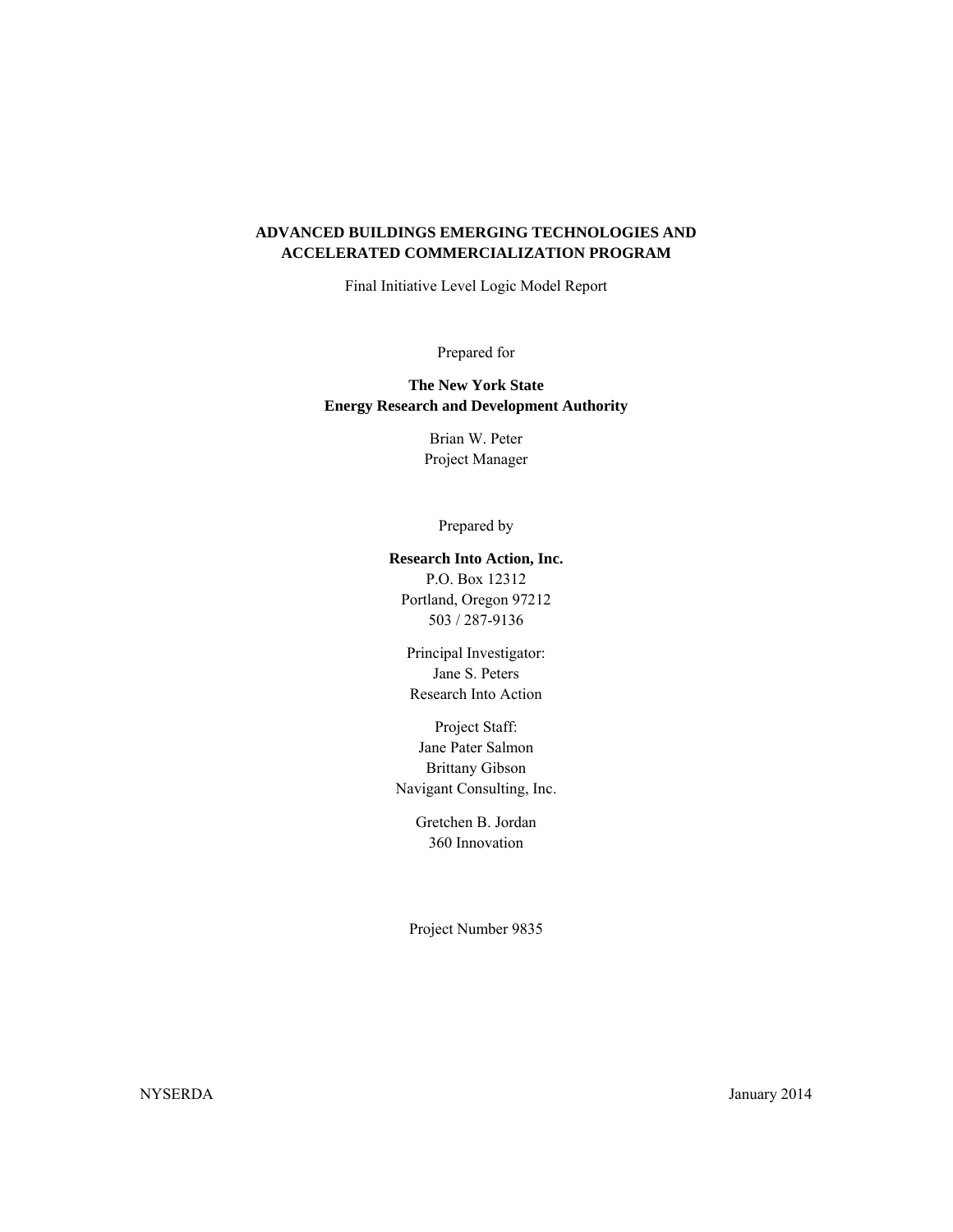## **NOTICE**

 This report was prepared by Navigant Consulting, Inc. and Research Into Action, Inc. in the course of Authority (hereinafter the "Sponsor"). The opinions expressed in this report do not necessarily reflect performing work contracted for and sponsored by the New York State Energy Research and Development those of the Sponsors or the State of New York, and reference to any specific product, service, process, or method does not constitute an implied or expressed recommendation or endorsement of it. Further, the Sponsors and the State of New York make no warranties or representations, expressed or implied, as to the fitness for particular purpose or merchantability of any product, apparatus, or service, or the usefulness, completeness, or accuracy of any processes, methods, or other information contained, described, disclosed, or referred to in this report. The Sponsors, the State of New York, and the contractor make no representation that the use of any product, apparatus, process, method, or other information will not infringe privately owned rights and will assume no liability for any loss, injury, or damage resulting from, or occurring in connection with, the use of information contained, described, disclosed, or referred to in this report.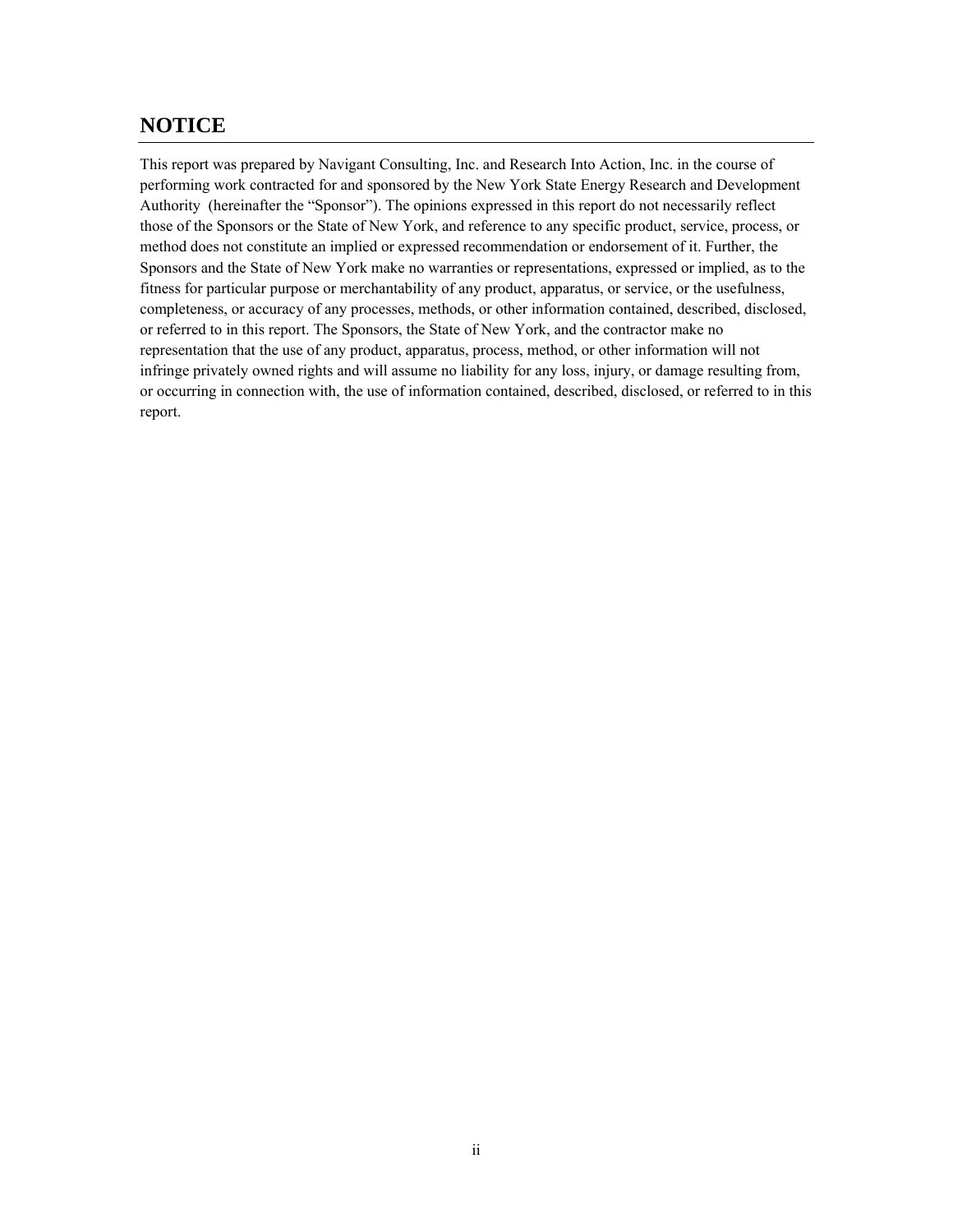# **TABLE OF CONTENTS**

|     | $\bf INTRODUCTION. 1.11$                                |  |
|-----|---------------------------------------------------------|--|
|     | SECTION 1: PROGRAM CONTEXT, STAKEHOLDERS, INTENT, AND   |  |
|     |                                                         |  |
| 11  |                                                         |  |
| 12  |                                                         |  |
| 1.3 |                                                         |  |
|     |                                                         |  |
|     |                                                         |  |
|     |                                                         |  |
|     |                                                         |  |
|     |                                                         |  |
|     |                                                         |  |
|     | <b>SECTION 8: NON-PROGRAM INFLUENCE ON OUTCOMES 8-1</b> |  |
| 8.1 |                                                         |  |
| 8.2 |                                                         |  |
| 8.3 |                                                         |  |
| 8.4 |                                                         |  |
| 8.5 |                                                         |  |
|     |                                                         |  |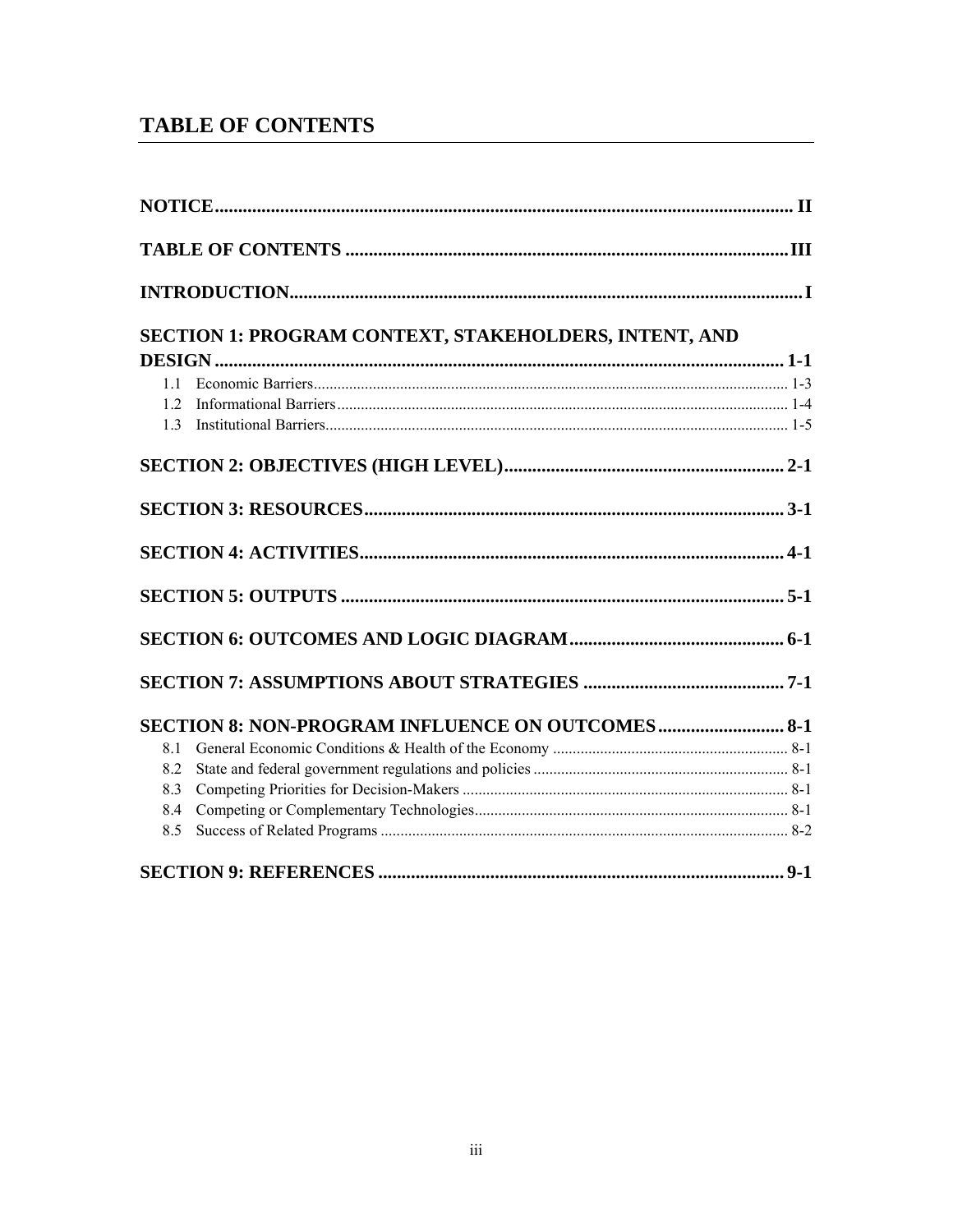## **LIST OF FIGURES**

| Figure I-1. |  |
|-------------|--|
|             |  |

## **LIST OF TABLES**

| Table $1-1$ . |                                                                                  |  |
|---------------|----------------------------------------------------------------------------------|--|
| Table $2-1$ . |                                                                                  |  |
| Table $3-1$ . |                                                                                  |  |
| Table $4-1$ . | Building Sector-Specific Technology Demonstration and M&V Project Approaches 4-4 |  |
| Table $5-1$ . |                                                                                  |  |
| Table $6-1$ . |                                                                                  |  |
| Table 6-2.    |                                                                                  |  |
| Table 6-3.    |                                                                                  |  |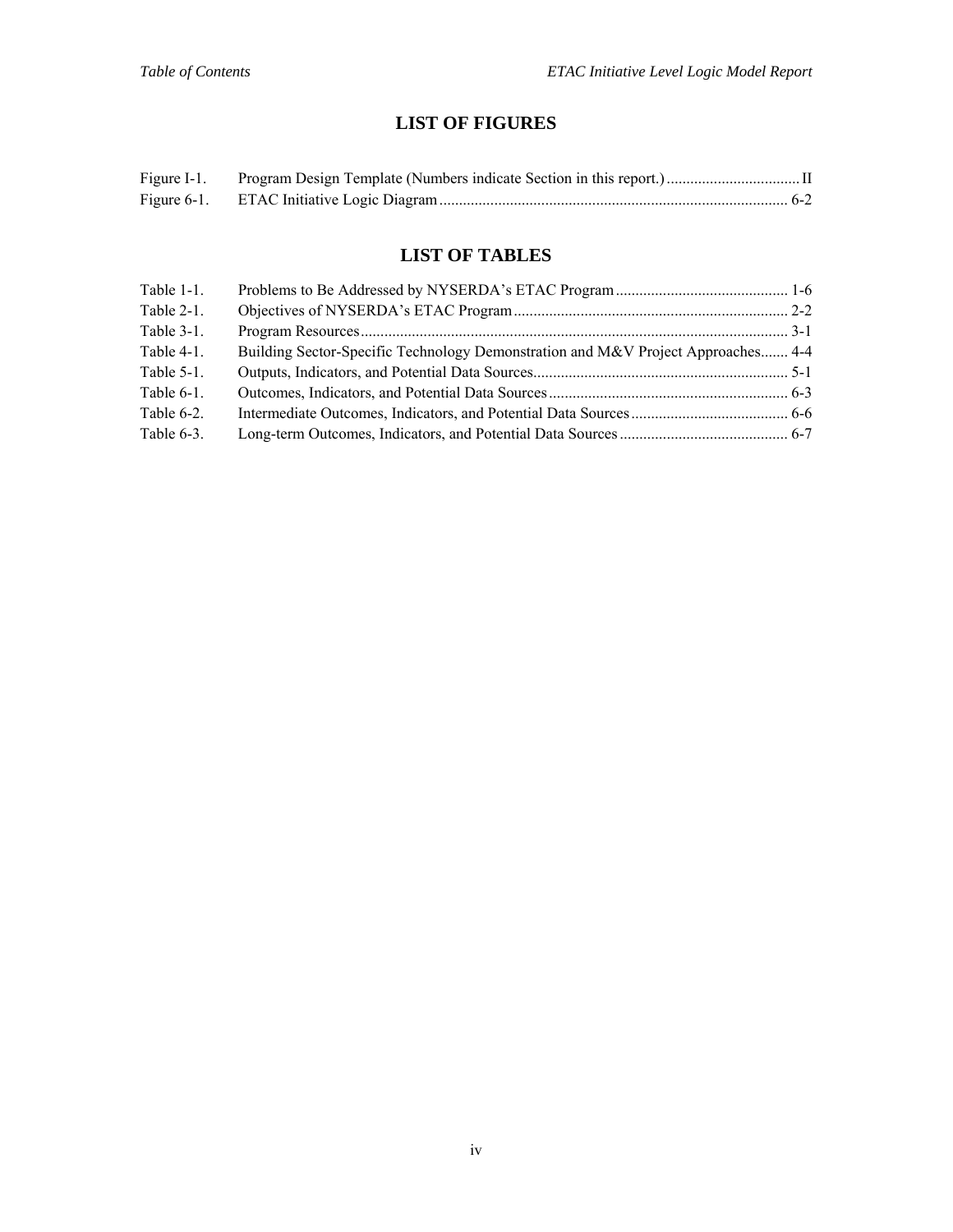# **INTRODUCTION**

 The Systems Benefits Charge (SBC) Plan funds public policy initiatives not expected to be adequately addressed by New York's competitive electricity markets to advance the achievement and realization of the activities funded by the SBC include energy programs targeting efficiency measures, technology research Development (T&MD) Portfolio of System Benefits Charge-Funded Programs (The Order) on October 24, 2011. The Order approved the T&MD portfolio proposed by the New York State Energy Research and New York Public Service Commission (PSC) policy objectives. Furthermore, the SBC is designed to effect long-term changes in the New York energy sector to optimize the system and ratepayer benefits. The and development, behavior and market change, and support for the low-income sector. The PSC issued the Order Continuing Systems Benefit Charge and Approving the Operating Plan for a Technology and Market Development Authority (NYSERDA) for the five-year period of January 1, 2012, through December 31, 2016. The Emerging Technology/Accelerated Commercialization Program under the SBC plan implements a new, deliberate approach to accelerate commercial introduction of emerging or underused building technologies and strategies.

 The Purpose of this document is to present the overarching logic model for the Advanced Buildings organization is as follows: Emerging Technology and Accelerated Commercialization (ETAC) program. This document's

- 1. **Program Context, Stakeholders, Intent and Design:** Describes the problem(s) the program is attempting to solve, or issues it will address and the regulatory and stakeholder environments (context) within which the program is working.
- **Program Objectives:** Describes, at a high level, the program's ultimate purpose and targets. **Program Objectives**: Describes, at a high level, the program's ultimate purpose and targets.<br>3. **Program Resources**: Identifies the funding, workforce, partnership, and other resources the
- program is providing.
- **4. Program Activities**: Describes the program's various stakeholder engagement, demonstration and commercialization progress, support activities, and marketing and outreach activities.
- 5. **Program Outputs**: Describes the anticipated immediate results associated with program activities.
- 6. **Program Outcomes**: Describes expected achievements in the near, intermediate and longer term.
- 7. **Assumptions about Program**: Describes assumptions about how program activities and outputs will lead to the desired near, intermediate, and longer-term outcomes, including spillovers.
- 8. **External Influences**: Describes factors outside the program that may drive or constrain the achievement of outcomes.

Figure I-1 details the relationship between these eight items.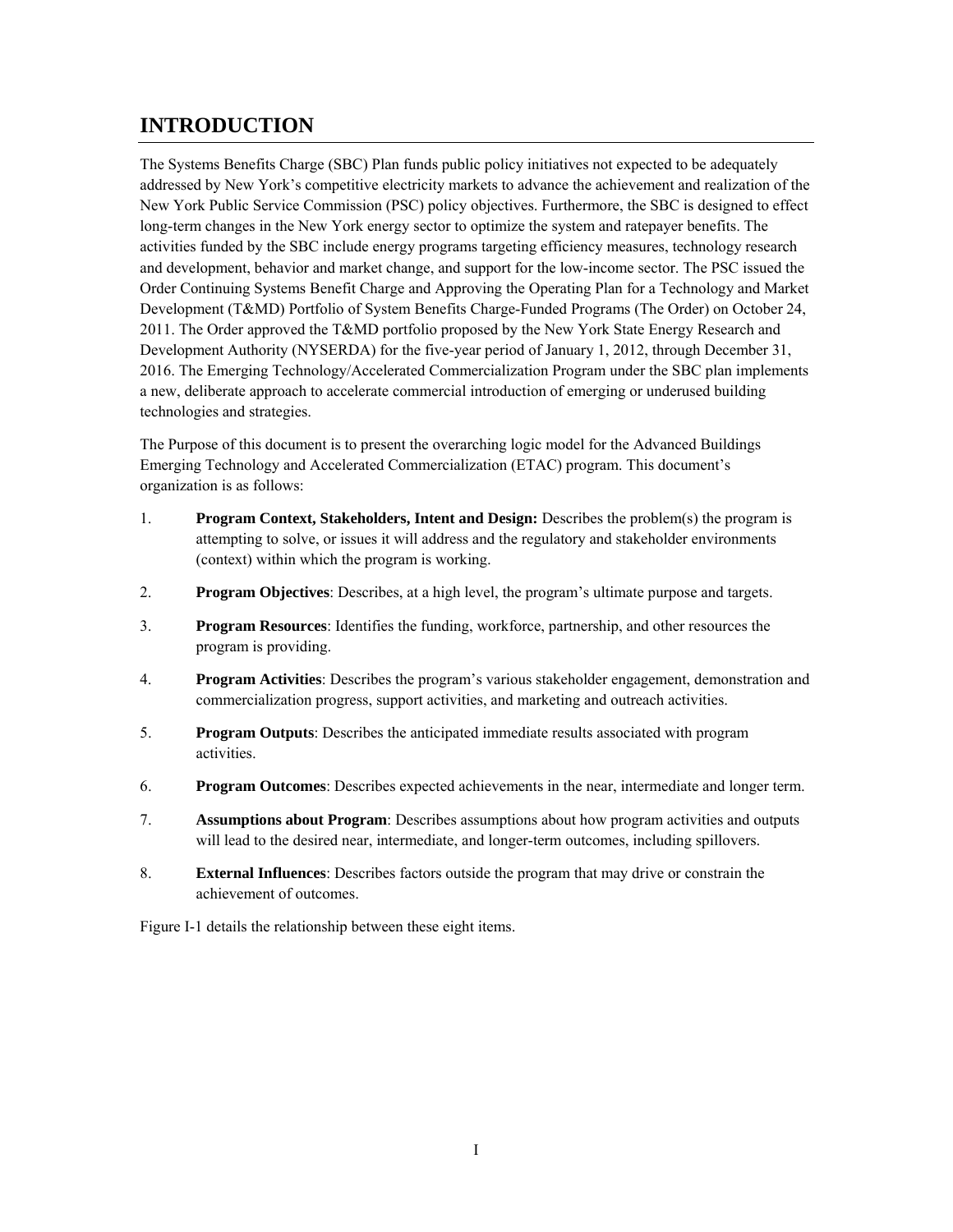

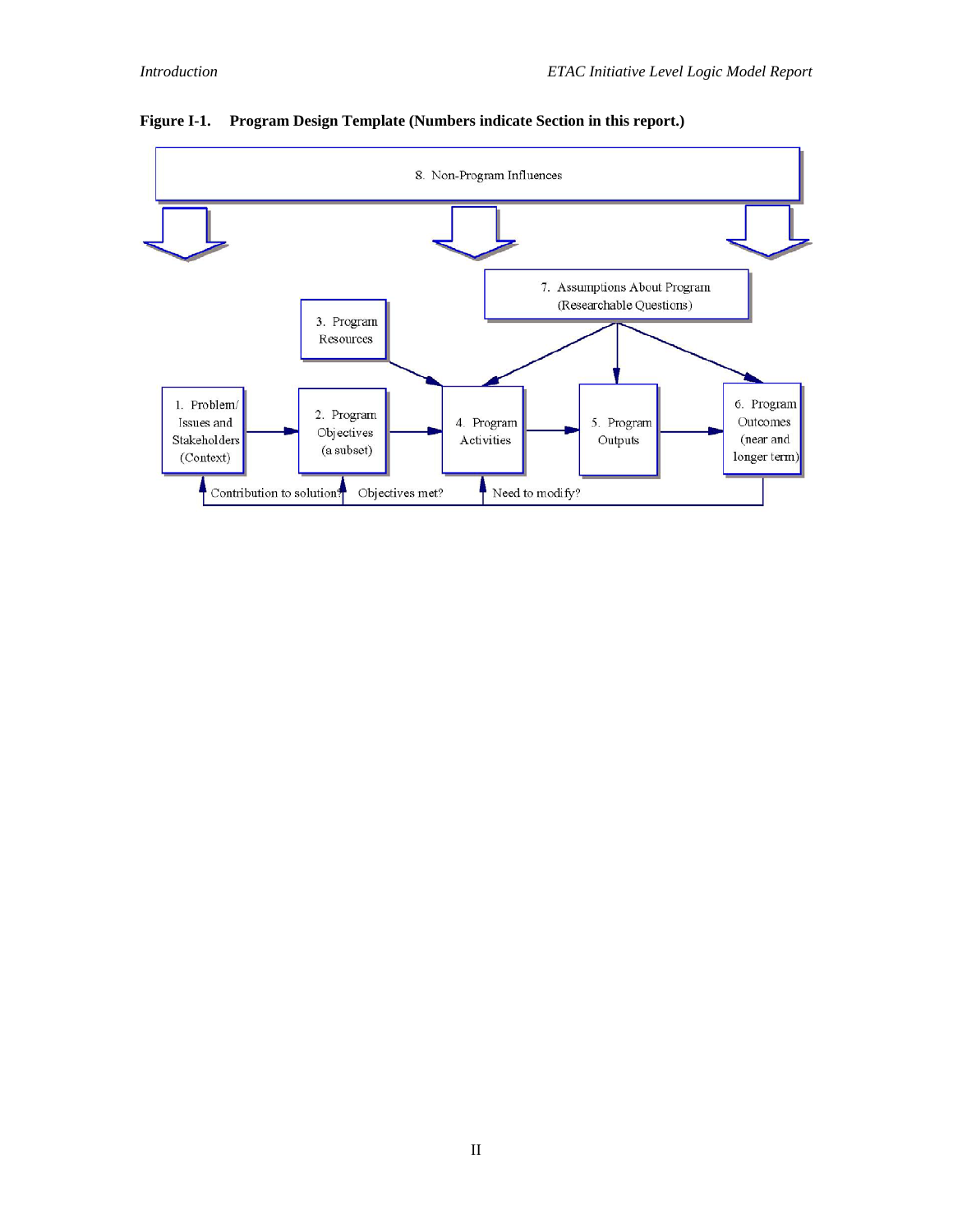Section 1:

 $\overline{a}$ 

## **PROGRAM CONTEXT, STAKEHOLDERS, INTENT, AND DESIGN**

The Emerging Technologies and Accelerated Commercialization (ETAC) Program is one of three initiatives funded under the Technology & Market Development (T&MD) portfolio's Advanced Buildings Initiative. The ETAC Program seeks to implement a deliberate approach to accelerating the commercial adoption of high-performance, high-efficiency building technologies and strategies that are underused in commercial/institutional, residential, or multifamily facilities. The approach involves two components:

- The approach builds upon lessons learned from program precedents and will serve as a feeder program to support the New York Energy Efficiency Portfolio Standard (EEPS) and other New York clean energy programs.
- The ETAC Program also seeks to encourage market adoption of commercially-available, energyefficient technologies and strategies without the assistance of additional incentive resources. The ETAC Program addresses barriers to adoption that are unique to each building sector.

and enhance the reliability of the electric grid.<sup>1</sup> ETAC defines "emerging technology" as follows: The purpose of the ETAC Program is to accelerate the adoption of emerging and underused technologies and strategies. The Program accomplishes this by demonstrating benefits and diffusing information to buyers and existing market infrastructure, including producers and distributors. These underused technologies and strategies can be used to unlock energy savings in the buildings sector in New York. The building stock is responsible for 62% of the state's total energy consumption and 50% of the state's greenhouse gas emissions. These technologies may contribute to more dynamic load control in buildings

 An emerging technology is a commercially available technology with a proven strategy for energy Performance data on the technology is already available. There should be pre-existing analysis and reduce barriers to better performance. Thorough tracking of costs and benefits should be in efficiency but is not yet widely adopted. The products associated with an emerging technology are tested, licensed, code compliant, and exceed minimum standards for energy efficiency. measurement/validation of the technology that provide a better understanding of performance or place. $^{2,3}$ 

 such as whole building design and zero net energy buildings. Other strategies for improving energy competitions, or other market-based approaches to improving the efficiency of energy use by buildings. Innovative strategies are important in addition to technologies. Emerging and underused strategies may represent new approaches to building design or innovative implementation of energy-efficient technologies, efficiency may include harnessing new service delivery channels, connecting previously independent stakeholders, bundling previously disparate components or services, energy-saving contests and

Emerging, and underused technologies and strategies bridge all three components of the Advanced Buildings Initiative. The other two components of the Advanced Buildings Initiative are closely related to ETAC but are operated as separate programs. The Technology Development Program is developing the

 $\,1$ 1 NYSERDA T&MD Operating Plan, February 2013, Section 9.2.1-Targeted Problem (9.32).

 $\sqrt{2}$ 2 ETAC Residential Single-Family Advisory Group meeting notes, June 8, 2012.

 $\ensuremath{\mathfrak{Z}}$ ETAC C/I Advisory Group meeting presentation, October 1, 2012.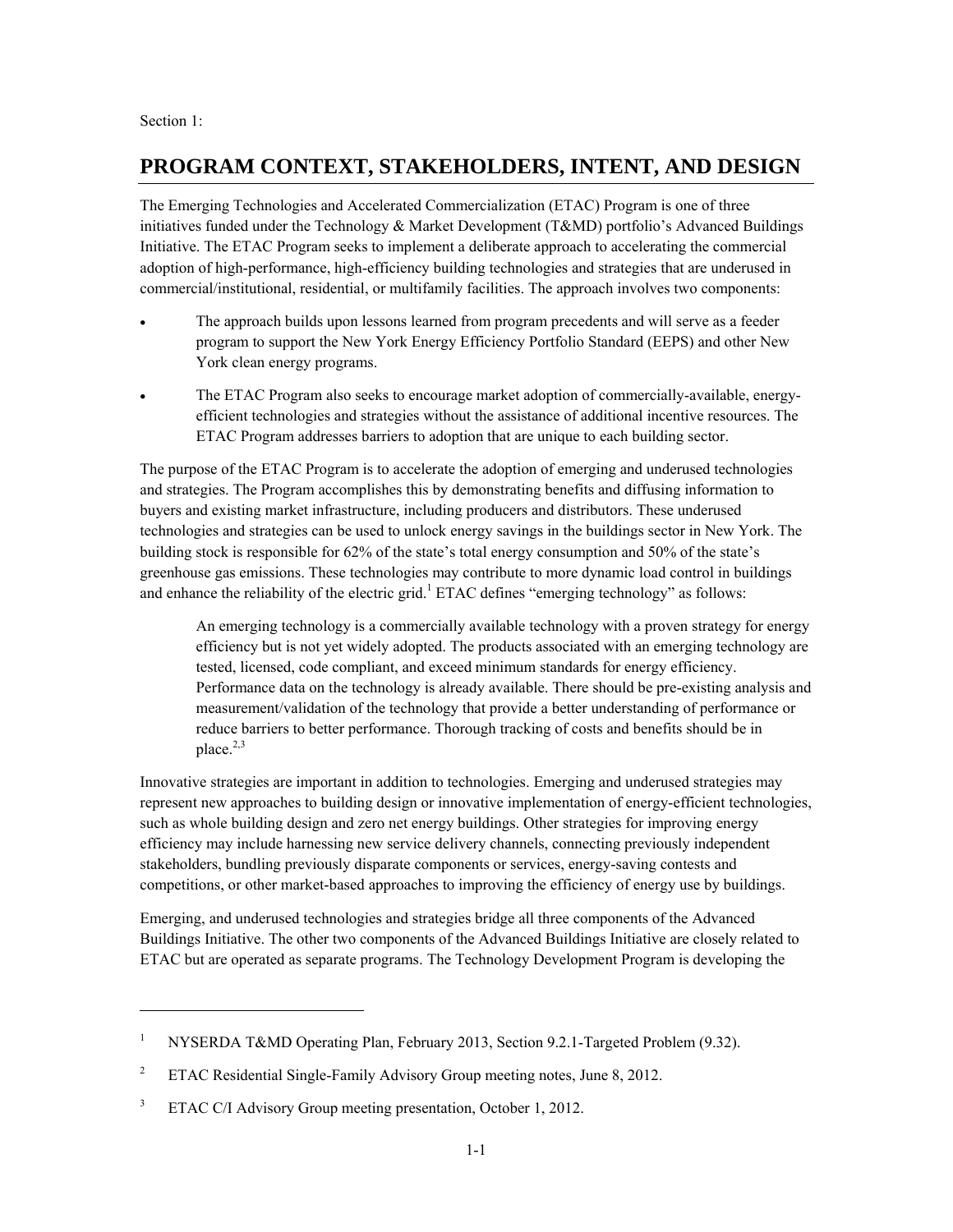demand-side resources at various end use customer sites throughout the state.<sup>5,6</sup> next generation of new and improved, market-ready building technologies and systems.<sup>4</sup> The Enabling Demand Response and Load Management Program is developing a large capacity of Smart Grid-ready,

 The major difference between the Technology Development program and ETAC is that Technology commercialization with remaining needs before launch such as redesign or compliance or integration with Development focuses on the technology/supply issues surrounding pre-commercial technologies, and ETAC focuses on the market/demand issues faced by commercialized technologies. The ETAC program focuses on accelerating adoption of technologies that are already commercialized, that is, are in production and have distribution channels but are not yet in widespread use. The Technology Development program focuses on accelerating the development of new and improved pre-commercial technologies. These technologies (or products, services or measures) may be at the initial prototype stage or nearer to complementary systems or protocols.

come from that utilization. ETAC and Technology Development program staffs consider the needs and resources of the other program during the planning stage. Program staffs understand that the two programs can be resources for each other given their common goal of moving new technologies toward utilization and realizing the benefits that

 infrastructure diversity of the buildings sector and address unique barriers and technology needs in these NYSERDA will implement the Advanced Buildings Initiative, including ETAC, across the full range of residential, multifamily, and commercial and institutional building sectors.<sup>7</sup> ETAC will address the sectors. This builds upon the evidence that some vendors are targeting growing market opportunities in the New York clean energy sector and that building owners and managers have increasing interest in reducing operating costs associated with energy.

Within the context in which the ETAC Program operates, there are numerous obstacles to the program's success. They fall into two broad categories:

- Some of the barriers to accelerating the adoption of emerging and underused technologies and strategies are specific to this ETAC Program; these barriers that are unique to NYSERDA's market have been considered during and accounted for in the design of the program. Solving these challenges will be seen as meeting program objectives. These barriers are the subject of the remainder of this section.
- Other obstacles are more general and beyond program control or influence, such as general economic conditions. For example, broader market conditions may affect suppliers' interest in and maintenance services. These will be discussed in Section 8. bringing new products to market, affect customers' risk appetite or ability to introduce new products into their operations, and the ability of contractors to meet the demand for installation

 $\overline{a}$ 

 $\overline{\mathbf{4}}$ 4 The Technology Development logic model is being developed in parallel to the ETAC logic model.

<sup>5</sup> 5 NYSERDA T&MD Operating Plan, February 2013, Section 9.2.1 (pages 9-36 through 9-38).

<sup>6</sup> 6 The Demand Response logic model will be updated in the next iteration of the Existing Facilities Program logic model.

 $\boldsymbol{7}$ 7 NYSERDA T&MD Operating Plan, February 2013, Section 9.2.1-Program Goals (9.33-9.34).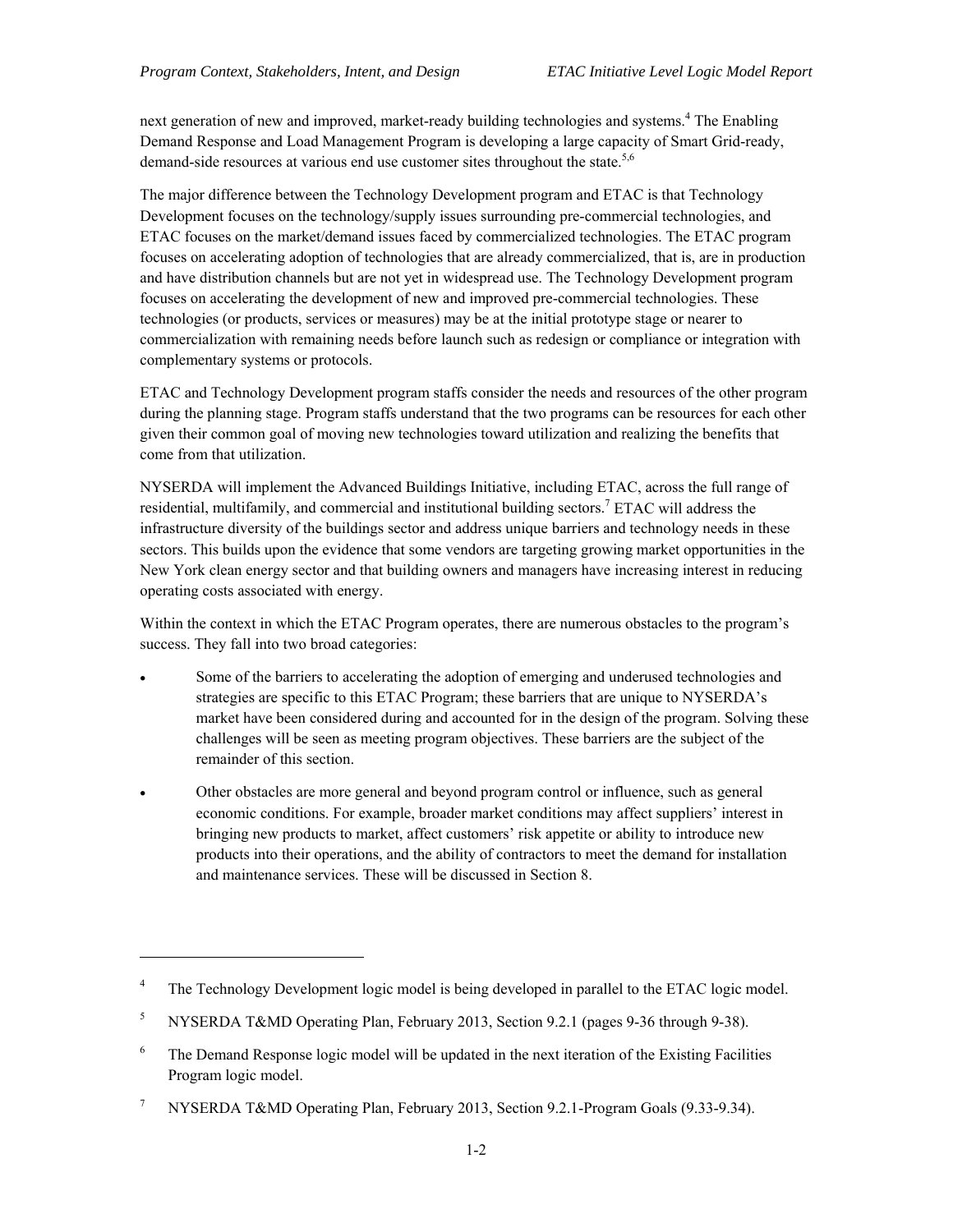challenges. These barriers can differ based on the building sector, but many apply to all building types. The current section discusses the challenges to accelerating the adoption of emerging and underused technologies and strategies that the program is addressing; this section categorizes these challenges – or barriers – into three high-level and somewhat overlapping areas: Economic, Informational, and Institutional

### **1.1 ECONOMIC BARRIERS**

-

A key and complex barrier to the adoption of an emerging technology or strategy is that the **actors in a particular building sector do not perceive a compelling value proposition** for emerging technologies or strategies.<sup>8</sup> These risks can be actual or perceived, but these economic barriers persist across building sectors. For example, the following market actors may perceive different deficiencies in the value proposition:

- *Likely customers* see negatives of adopting the technology or strategy, such as the risk of using a technology or strategy that is perceived to be unproven, or have **higher upfront costs** and promise. This could also include risks associated with potential disruption to commercial- or potentially longer payback periods, or potential under-performance relative to the marketer's home-based activities.
- *Financial markets* see the risk and are uncertain of returns.
- *Firms in the supply chain* from manufacturers to distributors to installers do not yet see sufficient demand to invest in supplying the technology or implementing the strategy.
- inclusion in energy efficiency resource programs. As a result, certain underused but viable technologies and strategies can be overlooked and excluded from programs overseen by these *Utilities, energy efficiency program administrators and the Public Service Commission (PSC)* are primarily focused on the cost- effectiveness of technologies and strategies when selecting them for market actors. The requirements for benefit-cost screening limit EEPS support to measures and projects that include robust data to prove cost-effectiveness. One reason is that they may offer value, such as ease of use, which typical measures of cost-effectiveness do not capture.

The value proposition is a combination of perceived benefits and cost.<sup>9</sup> It is worthwhile to discuss these separately:

- adopter often have not been validated by a credible third party, or experienced firsthand by that components, comfort, or ease of use. **Benefits**: The societal benefits of energy efficient technologies and strategies, such as reduced air pollution for everyone, are not all reflected in private savings or price. The direct benefits to the adopter or someone they know and trust; thus, there is a perception of risk that may be higher than actual risk. It is also possible that the current value proposition does not yet capture non-financial or non-energy benefits that are valuable to consumers, such as compatibility with other system
- **Costs:** Barriers also include the **high upfront cost** of emerging technologies and strategies and the long payback time for returns to the adopter. Costs other than purchase price can also be

<sup>8</sup> NYSERDA T&MD Operating Plan, February 2013, Section 9.2.1-Targeted Problem (9-32).

<sup>&</sup>lt;sup>9</sup> Pater, Jane E. 2005. *A Framework for Evaluating the Total Value Proposition of Clean Energy Technologies.* National Renewable Energy Laboratory. TP-620-38597. http://www.nrel.gov/docs/fy06osti/38597.pdf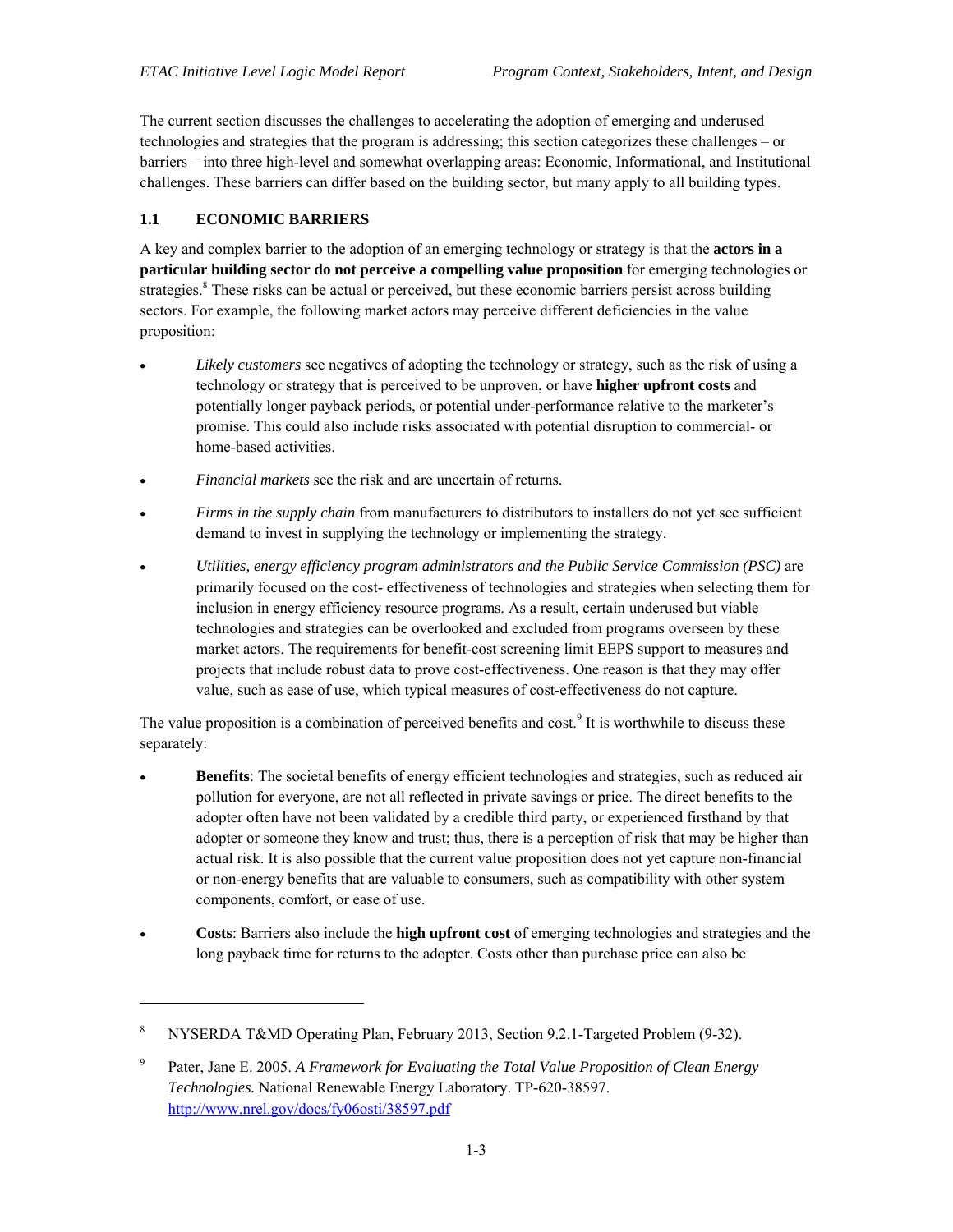important, such as transaction costs and time needed to learn how to use the technology or implement the strategy, disruption of business during installation, or disruption to usual business practices, such as purchasing or maintenance services.

 developers and funders. Without sufficient demand, the value proposition for an emerging technology sector often prefers to wait for others to test and refine the technology or strategy. These considerations can thwart demand for a technology, and low demand is a disincentive for technology diminishes across the value chain. These factors combine to **limit the interest of private sector firms in being the first to invest in a higher-risk** commercialized but underused technology or strategy, particularly if the energy-savings claims of the technology or strategy are not verified. Instead, the private

 these economic barriers that impact a variety of market actors. In addition, there are barriers inherent to specific building sectors that can challenge emerging technologies, such as the **split-incentive issue** in rental properties.10 The ETAC Program works to address

### **1.2 INFORMATIONAL BARRIERS**

 $\overline{a}$ 

At this point, even early adopters<sup>11</sup> may not have an awareness of the technology or strategy and its benefits Informational barriers are inevitable for emerging technologies and strategies during their early adoption. or the personal knowledge that comes from first-hand experience with the new technology or strategy. This first-hand experience is often a time for refining the technology and its integration into specific building systems. Awareness and trial of a new technology or strategy, often through dedicated knowledge dissemination and technology transfer activities, can move a new technology or strategy into adoption by an increasing number of early adopters who confirm the benefits, leading to repeated use and even inclusion in standard operating procedures. If early adopters are also leaders who are well known to many potential customers, their word about the experience is likely to be credible and to influence the market.

 **contractors are not aware of the energy-efficient technology or strategy options** available in the  strategies, including **low confidence in performance of the technology or strategy or its reliability** on More generally, lack of information can challenge market development because more **customers and**  marketplace. This lack of awareness fuels additional informational barriers for emerging technologies and the part of distributors, contractors, and purchasers. This can create systemic informational barriers in the marketplace.

Adoption of emerging technologies and strategies can be thwarted by confusion about the technologies or strategies. Customers in particular may have a difficult time differentiating between varieties of technologies and strategies available to them. Alternatively, they may be **confused about how these technologies or strategies benefit them specifically.** It may be that certain building users perceive that only building owners or managers benefit from adoption of the technology or strategy. Contractors and distributors, on the other hand, may be confused by conflicting data validating performance claims of a

 $10<sup>10</sup>$ Problem. http://www.nyc.gov/html/planyc2030/downloads/pdf/111213 eal presentation.pdf The split incentive occurs in a transaction in which the benefits do not accrue to the person who pays for the transaction. In energy, this means that a building owner pays for the energy efficiency measures but cannot recover savings from reduced energy use because those savings accrue to the tenant. Source: PlaNYC. December 31, 2011. Energy-Aligned Lease Language: Solving the Split Incentive

<sup>11</sup> Innovators and then early adopters would include up to 15 percent of the target market. Between 15 and 50 percent is called the "early majority." (See Rogers, Everett M. (1962). *Diffusion of Innovations.*  Glencoe: Free Press.)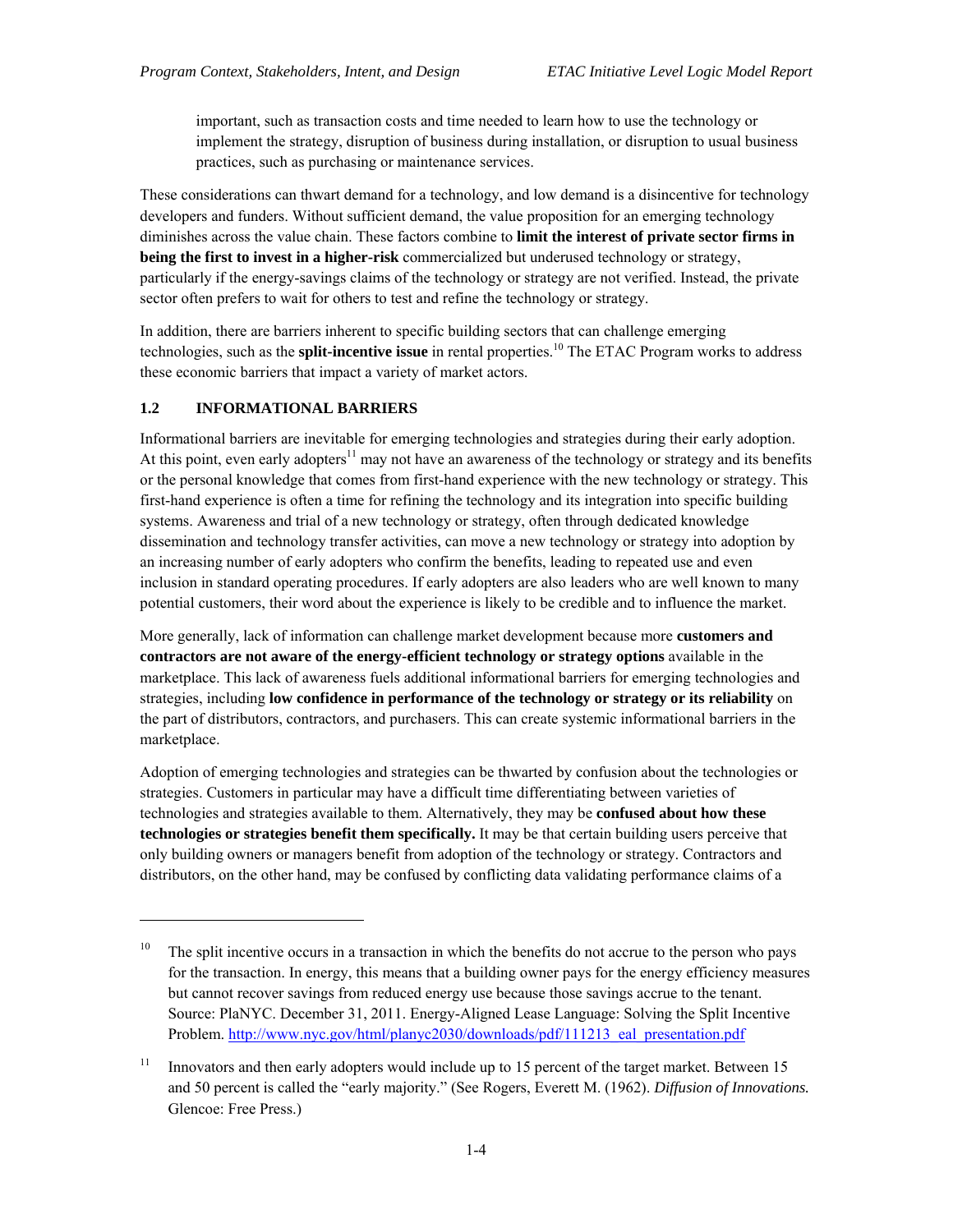technology or strategy. There may be myths that need to be debunked, or original data may need to be generated by third-party validators to create market confidence, increase demand, and move technologies and strategies into standard operating procedures. ETAC activities are designed to generate data and increase market confidence associated with informational barriers by engaging Program participants in outreach to the broader market to disseminate information about underused technologies and strategies.

### **1.3 INSTITUTIONAL BARRIERS**

 Each building sector and the technology developers that serve that sector maintain institutional barriers that the market; the absence of these channels can contribute to the lack of momentum behind these the developers of the underused technology or strategy are not aware or do not have established can impede the adoption of emerging technologies and strategies. The broader buildings segment may be held back by **deep-seated risk aversion.** In addition, a **supply chain that lacks active purchasing channels and services networks for an emerging or underused technology or strategy** can also hinder technologies or strategies. Supply chain development requires participant cooperation, which may not be well established. It could also be the case that a supply chain exists for similar technologies or strategies but relationships with companies in that supply chain.

 could include **group decision-making** in multifamily housing that complicates the integration of building infrastructure is not obviously in need of updates. Because ETAC solicitations are open to good proposals in any relevant area, any number of informational challenges may be addressed. These could include the general lack of coordination in the industry that creates **variances in construction or installation practices** for underused technologies or strategies. It technologies and strategies or a **general reluctance to integrate new technologies and strategies** when

Table 1-1 provides a summary list of these three types of barriers addressed by the ETAC Program. The check marks indicate whether each ETAC Program building sector seeks to address these barriers. Currently, many of the identified barriers affect all of these building types.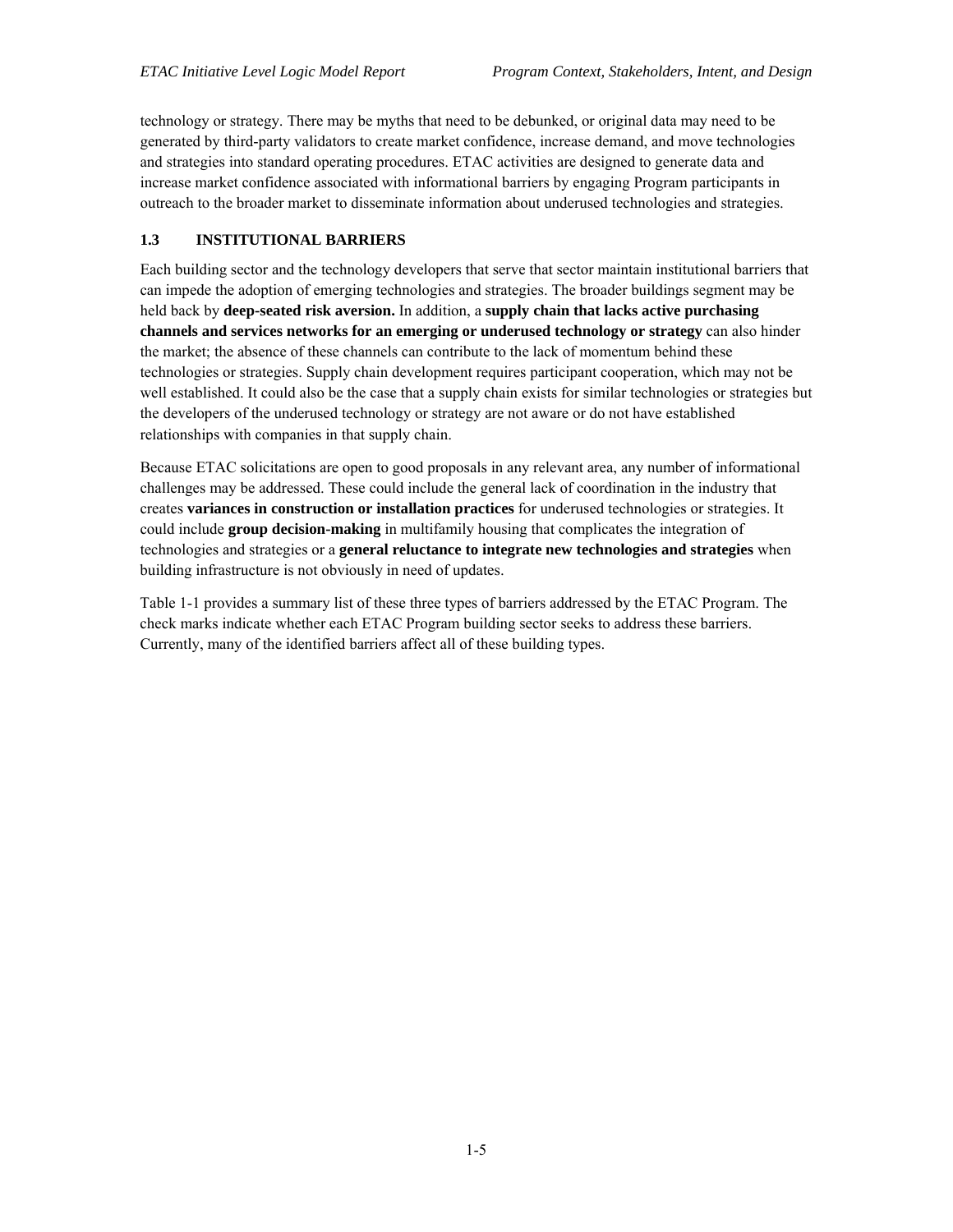|              | <b>Barriers</b>                                                                                                                                                                                                                                          | <b>ETAC Building</b><br><b>Sector C/I</b> | <b>ETAC Building</b><br><b>Sector</b><br><b>Multifamily</b><br>(Res) | <b>ETAC Building</b><br><b>Sector</b><br><b>Single-Family</b><br>(Res) | <b>Stakeholders Impacted</b><br>and/or Involved                                                                       |  |
|--------------|----------------------------------------------------------------------------------------------------------------------------------------------------------------------------------------------------------------------------------------------------------|-------------------------------------------|----------------------------------------------------------------------|------------------------------------------------------------------------|-----------------------------------------------------------------------------------------------------------------------|--|
|              | <b>Economic Barriers</b>                                                                                                                                                                                                                                 |                                           |                                                                      |                                                                        |                                                                                                                       |  |
| a)           | Value proposition for adopting an energy-efficient technology is not yet<br>strong or is not well defined or understood and creates real or perceived<br>risks                                                                                           |                                           |                                                                      |                                                                        |                                                                                                                       |  |
| b)           | High upfront costs for energy-efficient technologies and their<br>installation                                                                                                                                                                           |                                           | $\sqrt{ }$                                                           |                                                                        | Building owners, Energy<br>managers, Product<br>developers, Private sector                                            |  |
| $\mathbf{c}$ | Private sector reluctant to be the first to invest in a higher-risk<br>technology, preferring to wait for others to test and refine the<br>technology.                                                                                                   |                                           |                                                                      |                                                                        | investors, Engineering<br>firms, Builders,<br>Contractors, Customers,<br>Suppliers, ESCOs                             |  |
| $\mathbf{d}$ | Split incentive issues lead to underinvestment in energy-efficient<br>technologies, depending on the ownership structure                                                                                                                                 |                                           | V                                                                    |                                                                        |                                                                                                                       |  |
|              | <b>Informational Barriers</b>                                                                                                                                                                                                                            |                                           |                                                                      |                                                                        |                                                                                                                       |  |
| a)           | Low levels of customer and/or contractor awareness of available<br>energy-efficient technologies                                                                                                                                                         |                                           | $\sqrt{ }$                                                           |                                                                        | Technology suppliers<br>(wholesalers and                                                                              |  |
| b)           | Low levels of confidence in newer energy-efficient technologies due to<br>lack of hands-on experience and education on a technology and its use,<br>and/or lack of cost, performance, or savings data widely available and<br>validated by third parties | $\sqrt{}$                                 |                                                                      | V                                                                      | retailers), Building owners<br>and managers,<br>Technology end users,<br>Building designers/<br>Architects/Engineers, |  |
| c)           | Conflicting information or other confusion about programs and<br>technologies, or a belief that only management gains from new<br>technologies                                                                                                           |                                           |                                                                      | $\sqrt{}$                                                              | Energy service companies<br>(ESCOs) Builders,<br>Contractors,                                                         |  |

## **Table 1-1. Problems to Be Addressed by NYSERDA's ETAC Program**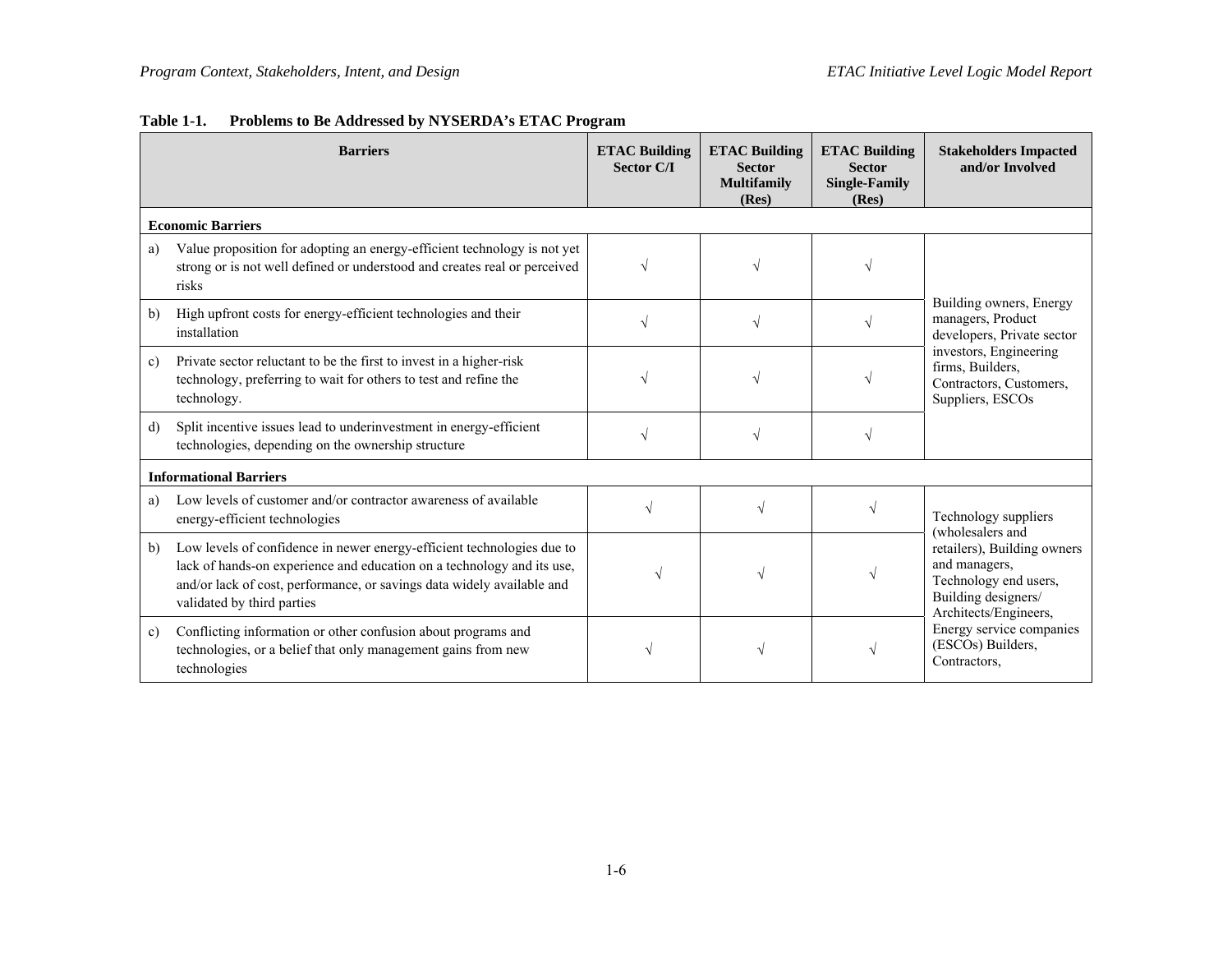|    | <b>Barriers</b>                                                                                                                                                      | <b>ETAC Building</b><br><b>Sector C/I</b> | <b>ETAC Building</b><br><b>Sector</b><br><b>Multifamily</b><br>(Res) | <b>ETAC Building</b><br><b>Sector</b><br><b>Single-Family</b><br>(Res) | <b>Stakeholders Impacted</b><br>and/or Involved                                          |  |
|----|----------------------------------------------------------------------------------------------------------------------------------------------------------------------|-------------------------------------------|----------------------------------------------------------------------|------------------------------------------------------------------------|------------------------------------------------------------------------------------------|--|
|    | <b>Institutional Barriers</b>                                                                                                                                        |                                           |                                                                      |                                                                        |                                                                                          |  |
| a) | Building sector is risk averse and adopting new technologies disrupts<br>usual business practices                                                                    |                                           |                                                                      |                                                                        |                                                                                          |  |
| b) | Insufficient supply chain development and integration, including<br>insufficient purchasing channels and service networks                                            |                                           |                                                                      |                                                                        | Product developers.                                                                      |  |
| c) | Variances in construction and installation practices currently used in<br>the market, which leads to difficulty replicating technology or strategy<br>implementation |                                           |                                                                      |                                                                        | Commercial &<br>institutional construction<br>trades, Builders,<br>Contractors, Building |  |
| d) | Group decision-making requirements can complicate technology<br>implementation                                                                                       |                                           |                                                                      |                                                                        | owners, Energy managers,<br><b>ESCOs</b>                                                 |  |
| e) | Reluctance to touch what isn't broken, rather will focus on other<br>building priorities                                                                             |                                           |                                                                      |                                                                        |                                                                                          |  |

### **Sources:**

NYSERDA TMD Operating Plan, February 2013, Section 9.2.1-Current State of Technology (9.32-9.33)

ETAC MPP – 09 10 2012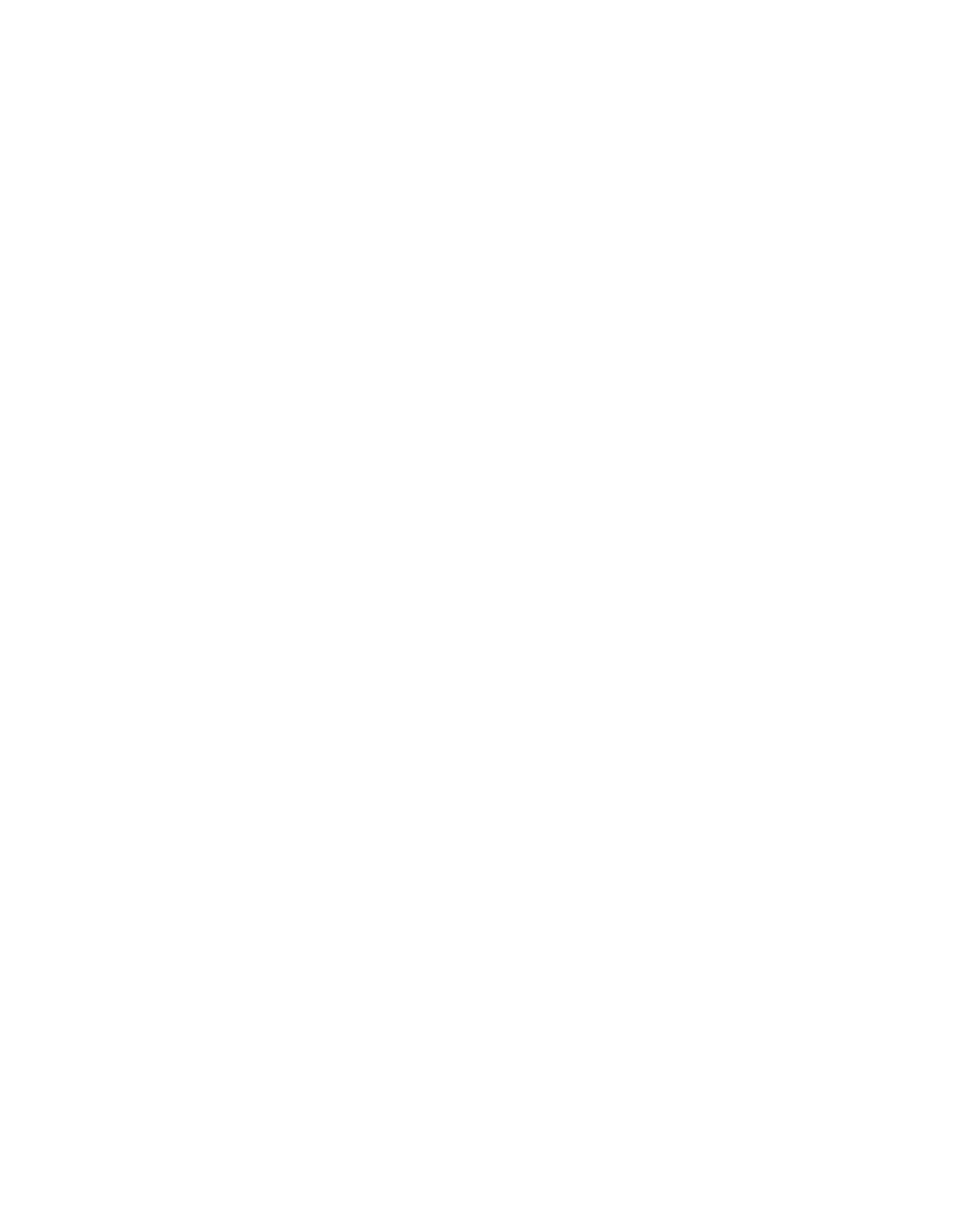Section 2:

 $\overline{a}$ 

# **OBJECTIVES (HIGH LEVEL)**

 energy savings at lower cost with increased functionality. Other benefits to New York include reducing the operating costs of buildings. The ultimate goal of the ETAC Program is to contribute to NYSERDA's clean energy goals by improving the performance and reliability of New York's building stock.<sup>12</sup> By achieving this over-arching goal, the ETAC Program will also create benefits in a variety of categories. For example, economic development benefits include increased demand for product manufacturing capacity and for skilled labor. Environmental benefits include reductions in greenhouse gas emissions. Customer cost savings benefits include achieving

The objectives of the ETAC Program are consistent across the three building sectors included in the program although segments differ in terms of market actors and specific barriers addressed. The ETAC Program accomplishes these objectives by targeted support for underused, commercially-available building technologies and strategies such as solid-state lighting, condensing boilers, wireless building energy management systems, and zero net energy buildings. The ETAC Program will achieve these objectives by spurring actions and investments to encourage commercial adoption of emerging technologies and strategies but will do so in a way distinct from incentive-based programs.

The targeted outcomes of the ETAC Program include the following:<sup>13</sup>

- of 25-40% for existing buildings and 40% or more for new buildings; Deep retrofit design and construction methods, materials, and equipment offering energy savings
- Introduction of new and improved high-impact technologies and practices into EEPS programs to achieve New York's 15x15 goal;
- Demonstration of 8-17 improved technologies to stimulate adoption by the market or further support by deployment programs;
- Savings of 10,500 MWH from supported demonstration projects;
- Savings of 78,000 MMBtu from supported demonstration projects;
- Achievement of 2,300 kW peak demand reduction;
- Savings of 29,800 MWH from replication of supported projects/technologies;
- Savings of 231,800 MMBtu from replication of supported projects/technologies; and
- Achievement of 7,100 kW peak demand reduction from replication of supported projects/technologies.

These high-level objectives are the foundation for establishing actions that will reduce barriers, including non-financial barriers, to adoption of emerging technologies and strategies. These actions will have

<sup>12</sup> NYSERDA T&MD Operating Plan, February 2013, Section 9-Technology & Market Development Initiatives; page 9-39 to 9-40.

<sup>13</sup> NYSERDA T&MD Operating Plan, February 2013, Section 9-Technology & Market Development Initiatives; pages 9-34 and 9-45 through 9-47 (Table 9-8).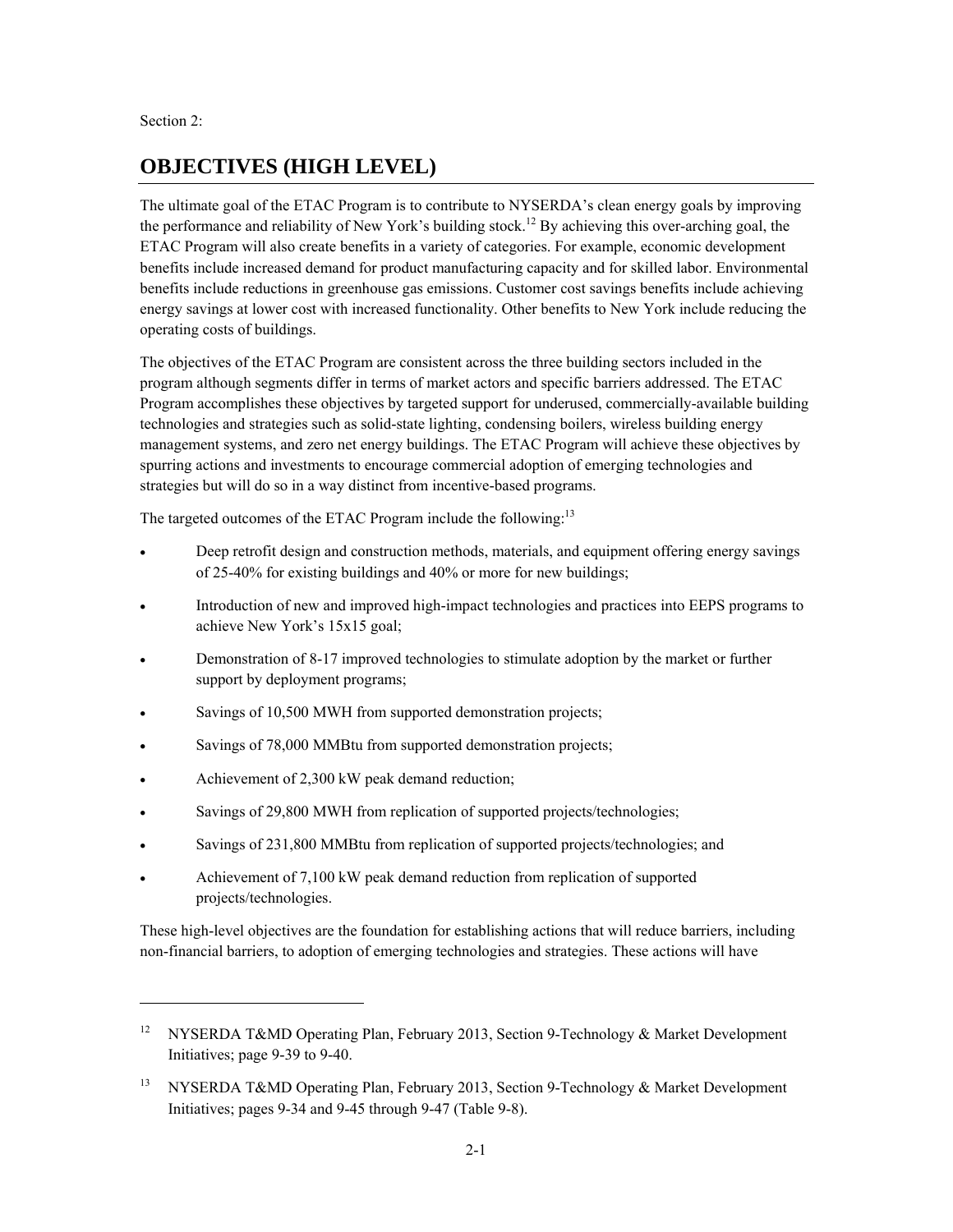measureable outputs and outcomes both in the near term and the long term in New York. Specifically, the program plans to accomplish the following:

- Broadly demonstrate the value proposition for selected underused technologies and strategies through 17-36 *contracted* reference demonstration projects across the commercial and residential sectors. These contracted reference demonstration projects are intended to cause more customers to adopt the technologies/strategies and then to repeat that adoption behavior, to set an example for other potential adopters, and to encourage broader adoption;
- Validate technologies and/or strategies and accelerate market readiness in New York through targeted stakeholder engagement formalized in 13-22 stakeholder meetings on emerging and underused technologies and strategies to identify program opportunities and disseminate knowledge;
- Encourage market replication of the reference projects during and after the five-year T&MD program through 38-70 Knowledge/Technology Transfer Activities across the commercial and residential sectors and standardizing the integration of technologies and strategies;
- Leverage \$6.5M-\$13M (co-funding and outside investment) for demonstration projects;
- Leverage \$21M-\$35M (co-funding and outside investment) for replication of demonstration projects.
- Increase the knowledge base on emerging technologies for buildings including increased number of service providers familiar with emerging technologies; and
- Increase the marketing and promotion of emerging technologies resulting from knowledge gained; thereby increasing market confidence and uptake of underused or emerging building technologies;

Table 2-1 summarizes the main objectives of the ETAC Program.

| Table 2-1. | <b>Objectives of NYSERDA's ETAC Program</b> |
|------------|---------------------------------------------|
|------------|---------------------------------------------|

#### **Objectives**

Save 40,300 MWH from supported demonstration projects and replication of them.

Save 309,800 MMBtu from supported demonstration projects and replication of them.

Achieve 9,100 kW peak demand reduction from supported demonstration projects and replication of them.

Demonstrate 8-17 improved technologies for adoption by the market or further support by deployment programs.

Contract and complete 17-36 demonstration projects across the commercial and residential sectors.

Leverage \$27.5M - \$48M for demonstration projects and replication of them.

Conduct 13-22 stakeholder meetings.

Engage in 38-70 Knowledge/Technology Transfer Activities across the commercial and residential sectors.

**Source:** 

T&MD Operating Plan, pages 9-45 and 9-46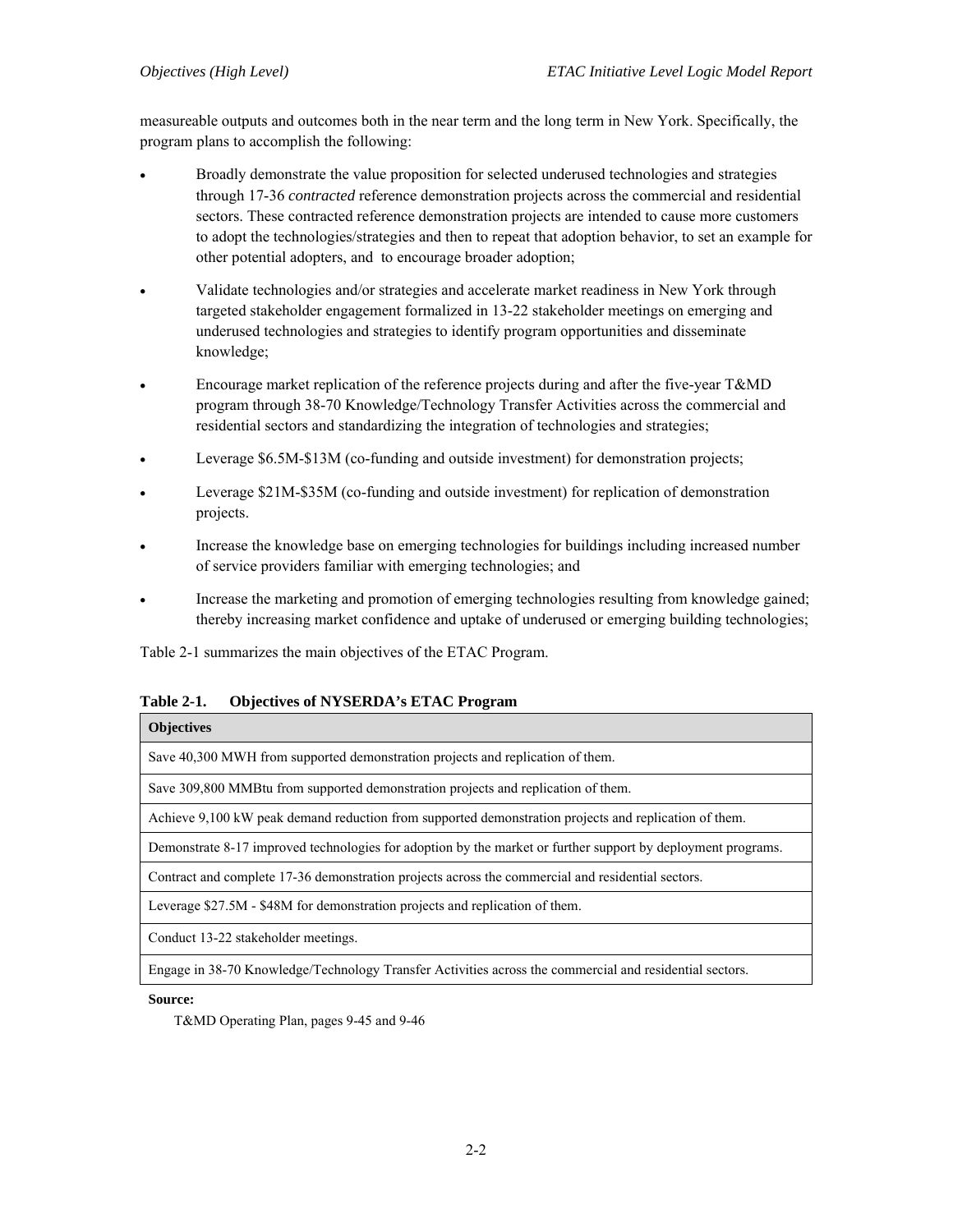Section 3:

# **RESOURCES**

This section identifies the dollar, workforce, and partnership resources that the ETAC Program requires. Table 3-1 outlines the resources (or inputs), including funding sources, staff resources, external and intangible resources for the overall System Benefits Charge budget for the ETAC Program. Resources for each of the building sectors are detailed, where available.

 **Table 3-1. Program Resources** 

| <b>SBC Funding*</b>                                                                                                   |  |  |  |
|-----------------------------------------------------------------------------------------------------------------------|--|--|--|
| Advanced Buildings: \$75,336,160 (2012-2016)                                                                          |  |  |  |
| Emerging Technology/Accelerated Commercialization: \$33,596,149<br>$\circ$                                            |  |  |  |
| C/I Budget: \$18,827,127                                                                                              |  |  |  |
| Implementation: \$8,472,191                                                                                           |  |  |  |
| Streamlined Demonstrations: \$3,350,000<br>$\bullet$                                                                  |  |  |  |
| Large-scale Demonstrations: \$7,004,936                                                                               |  |  |  |
| Residential-Multi Family Budget: \$7,069,022                                                                          |  |  |  |
| Mixed Use Pilot: \$1,617,819<br>$\bullet$                                                                             |  |  |  |
| Multifamily Deep Energy Retrofit Competition: \$2,902,696<br>$\bullet$                                                |  |  |  |
| Technology Demonstration Program: \$2,548,507                                                                         |  |  |  |
| Residential Single Family Budget: \$5,000,000                                                                         |  |  |  |
| Additional \$2.7 million for C/I Deep Energy Savings Initiative<br>$\circ$                                            |  |  |  |
| <b>NYSERDA Staff Resources</b>                                                                                        |  |  |  |
| Number of FTEs                                                                                                        |  |  |  |
| Single Family FTEs: 0.75<br>$\circ$                                                                                   |  |  |  |
| Multifamily FTEs: 0.95<br>$\circ$                                                                                     |  |  |  |
| C/I FTEs: 1.5<br>$\circ$                                                                                              |  |  |  |
| <b>Resources External to the ETAC Program</b>                                                                         |  |  |  |
| Partnership with Consortium for Energy Efficiency's Emerging Technology Collaborative<br>٠                            |  |  |  |
| Coordination with New York Power Authority's Energy Efficiency Innovation Collaborative                               |  |  |  |
| Advisory Group members                                                                                                |  |  |  |
| Energy Efficiency Portfolio Standard                                                                                  |  |  |  |
| Stakeholder networks associated with different building sectors (e.g. residential construction contractor<br>network) |  |  |  |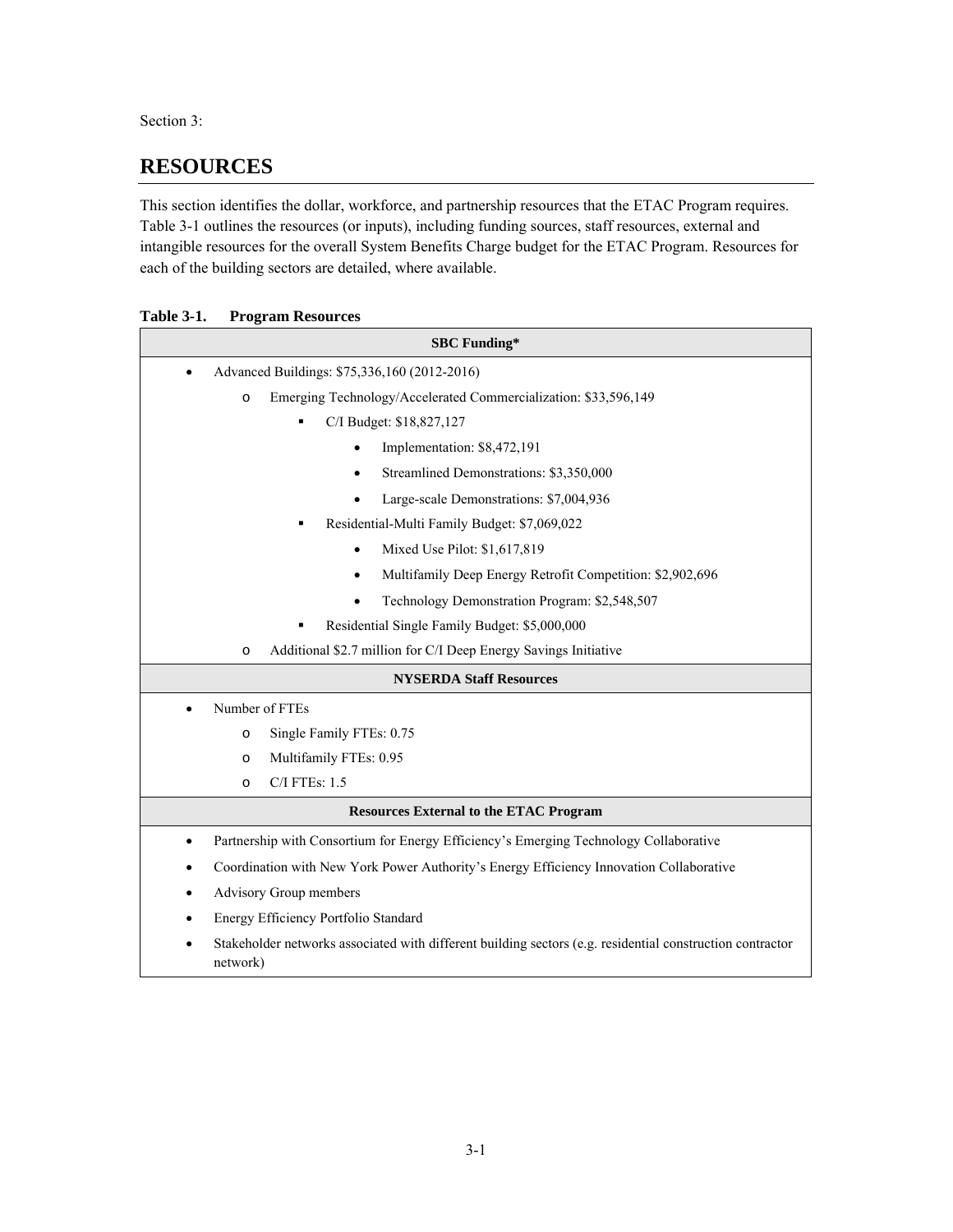| <b>Closely Related NYSERDA Programs</b> |                                                                                                         |  |  |
|-----------------------------------------|---------------------------------------------------------------------------------------------------------|--|--|
|                                         | Multifamily Performance Program                                                                         |  |  |
|                                         | <b>Existing Facilities Program</b>                                                                      |  |  |
|                                         | New Construction Program                                                                                |  |  |
|                                         | <b>Technology Development Program</b>                                                                   |  |  |
|                                         | Business Partners Program                                                                               |  |  |
|                                         | Home Performance with Energy Star                                                                       |  |  |
|                                         | Assisted Home Performance with Energy Star                                                              |  |  |
|                                         | <b>Residential New Construction</b>                                                                     |  |  |
|                                         | New York Energy Smart Products Program                                                                  |  |  |
| <b>Intangible Resources</b>             |                                                                                                         |  |  |
|                                         | NYSERDA's credibility and relationships with the industry, key players, and stakeholders                |  |  |
| ٠                                       | NYSERDA's experience with product development, demonstration, and information dissemination<br>projects |  |  |

Sources:

ETAC Commercial and Institutional Project Planning Request (PPR) for PON 2689

Input from ETAC program staff

NYSERDA TMD Operating Plan, February 15, 2013, Table 7-1 (7-2)

\* SBC Funding included in this table is for program budgets only; administrative budgets, evaluation budget, marketing budget, and New York State Cost Recovery Fee are not included.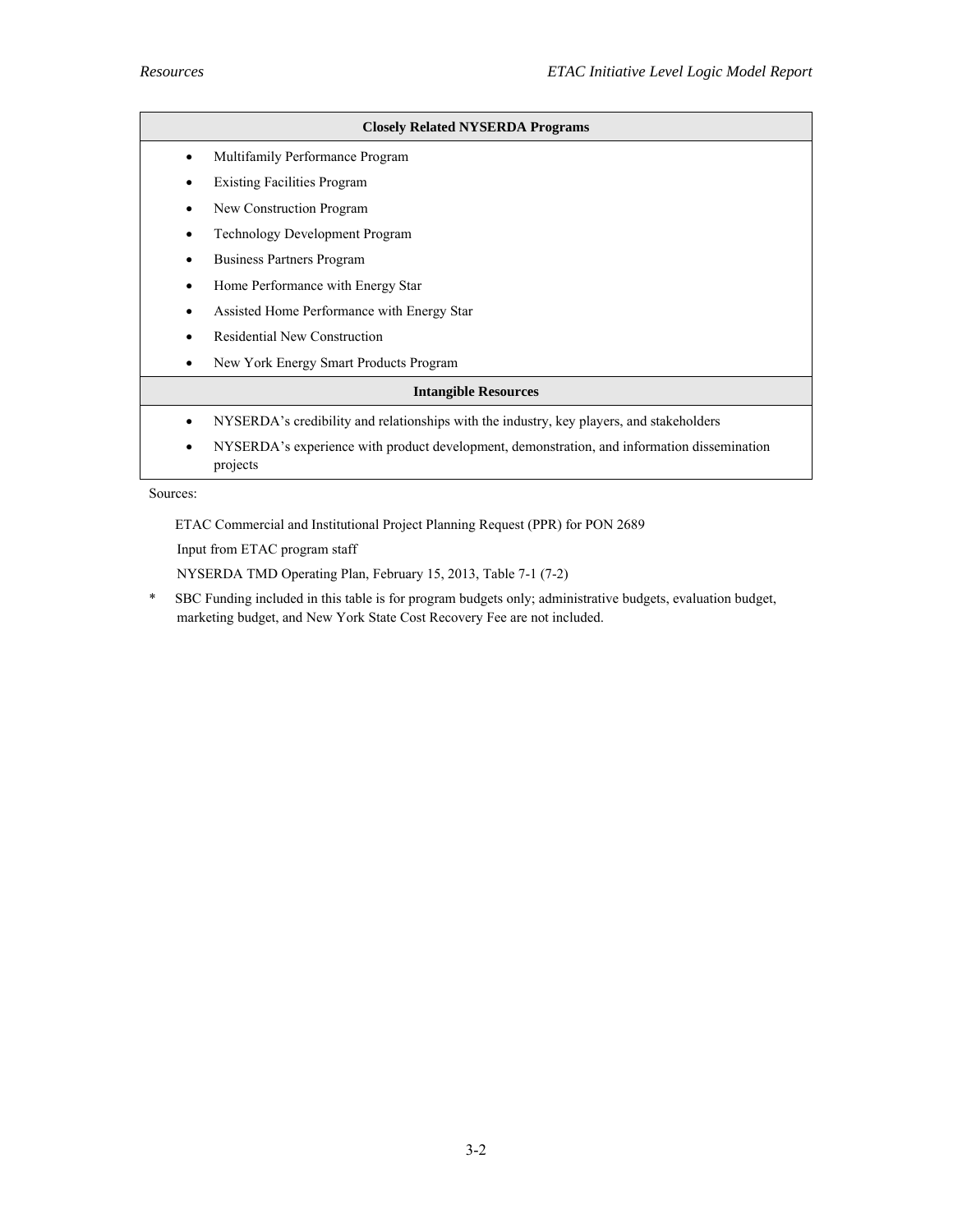Section 4:

## **ACTIVITIES**

This section describes the activities that the ETAC Program delivers in order to achieve its objectives. There are a core set of five activities that are consistent across all three building sectors within the program. Within the technology demonstration and measurement and verification (M&V) activities, each building sector takes a unique approach; as such, each building sector-specific approach to conducting technology demonstrations and M&V are described under activities #3 and #4 below.

 strategies, and prioritization. The nature of this engagement is building sector-specific, drawing on 1. *Engage stakeholders.* The ETAC Program directly engages some stakeholders in targeted building sectors to provide support in the form of program feedback, review of technologies and the unique strengths of market actors and catering to the unique needs of those markets.

"Stakeholders" encompass Advisory Group members specifically as well as other market actors more broadly. Three groups of people and organizations constitute "stakeholders" as they relate to the ETAC program. They include the following:

- Advisors: This group engages directly with the program to inform NYSERDA's selection of technology and strategy areas to include in their PONs
- Allies: This group works formally with the program to support accomplishing program goals. Allies may leverage their supply chain networks to support deployment of underutilized technologies through the program. Allies may also be staff of deployment programs at NYSERDA and at utilities.
- Other market actors: This group includes entities active in the marketplace that do not interact with the program.

 required to address various impediments to commercialization. This collaboration will be can provide input on program design, priorities, and target categories of technologies and strategies (though not on selection of projects). The ETAC Program engages stakeholders to the technologies and strategies that are included in the ETAC Program. Each building sector develops an Advisory Group made up of members who are engaged in the building sector-specific activities. Each member may provide the perspective of one or more types of market actors, including technology manufacturers, contractors, builders, industry experts, and others. These stakeholders can, when called upon, help identify categories of technologies or strategies (e.g., solid state lighting, daylighting) ready for multi-site demonstrations and the efforts formalized through participation in periodic Advisory Group meetings, during which stakeholders ensure that it is addressing high-value, commercially-available technologies and strategies. This engagement is also important to technology transfer efforts where the program will utilize strategic market actors to conduct outreach to the broader market, disseminating information about

the technologies and strategies that are included in the ETAC Program.<br>An important group of allies is the NYSERDA deployment program managers and staff and other deployment support programs that could be convinced by ETAC efforts to take up promising underused technologies to include in their programs. Frequent meetings are held within NYSERDA with staff of these other programs.

2. *Select technologies and strategies*. The ETAC Program seeks to leverage cross-cutting stakeholder input as well as NYSERDA staff expertise and market research to identify underused commercially-available technologies and strategies in order to select those to support in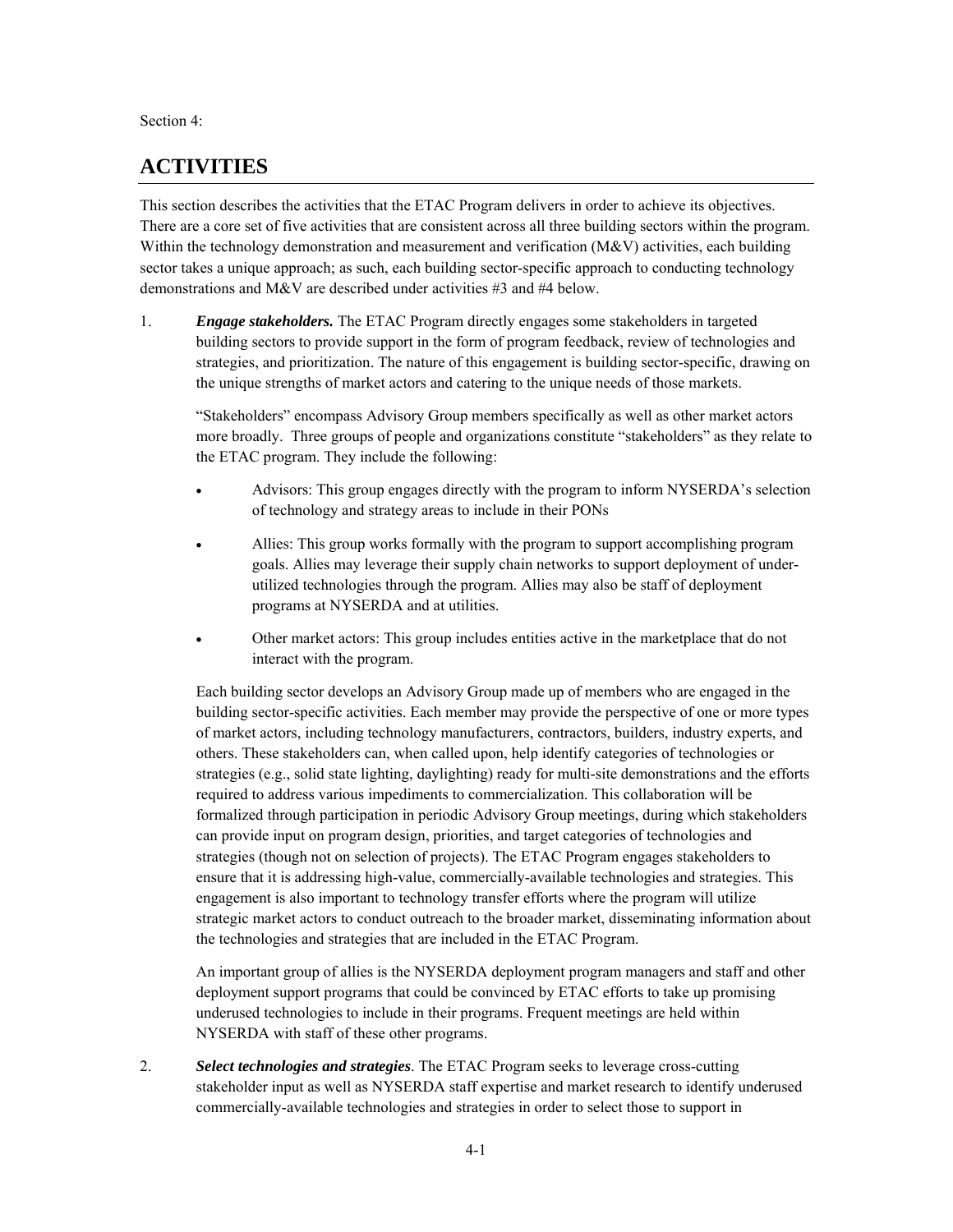accelerating their adoption across New York. Examples of categories of technologies and strategies that may be addressed include the following:

- Solid-state lighting
- Daylighting
- Advanced HVAC rooftop units and controls
- Automated fault detection and diagnostics
- Load management-enabling technologies
- Net-zero, net-zero capable, or deep energy savings approaches/strategies
- Strategies such as remote metering, whole building design, bundled services, and designconstruction practices such as appropriate sizing of heating systems.

 The requirements include addressing design of data collection to report on the status of the Each building sector may approach solicitations differently. In some cases, the submitted Proposals will be submitted based on ETAC Program Opportunity Notice (PON) requirements. technology or strategy, quantification of monetary and energy savings created by the technology or strategy, and a plan for technology transfer. Proposers may be required to identify and develop infrastructure initiatives. The solicitations will either be competitive in nature or selected during open enrollment, available to all participants until the program ends or until funds are exhausted. proposals will be evaluated by a Technical Evaluation Panel (TEP) composed of external and internal parties.

The ETAC Program aims to support technologies and strategies that remain under-addressed by other financial or informational programs available in New York State where cost-effectiveness is a primary litmus test for participation. The measures in the EEPS programs are restricted by the requirement that measure payback be greater than one year in commercial settings, and six months in industrial settings. Thus, sectors of the ETAC program are focused on technologies and strategies that are both underused and face some substantial financial barriers.

 demonstration of a load-shedding ballast in a number of different building locations would be 3. *Fund demonstrations of emerging technologies and strategies.* Underused energy-efficient technologies and strategies will be installed or utilized at demonstration sites across the state. For the purposes of this program, a demonstration project is defined as a highly visible, large-scale demonstration of one or more technologies or strategies at one or more sites. For example, a considered one demonstration.

 programs could then respond to these needs. Other types of demonstrations may utilize different implementation mechanisms, such as a competition, to engage the market. In general, demonstrations of commercialized but underused technologies and strategies allow market actors to experience the technologies and strategies firsthand, to integrate them into their current systems and procedures, and to see for themselves the benefits and costs (or value). Engaging with other ETAC-like programs around the country to conduct multi-state demonstrations may provide the opportunity to display large-scale market opportunities, which would create more attractive investment opportunities for funders and technology developers. The demonstration projects may identify the need for infrastructure initiatives, such as training, certification, or development of the supply chain. Other NYSERDA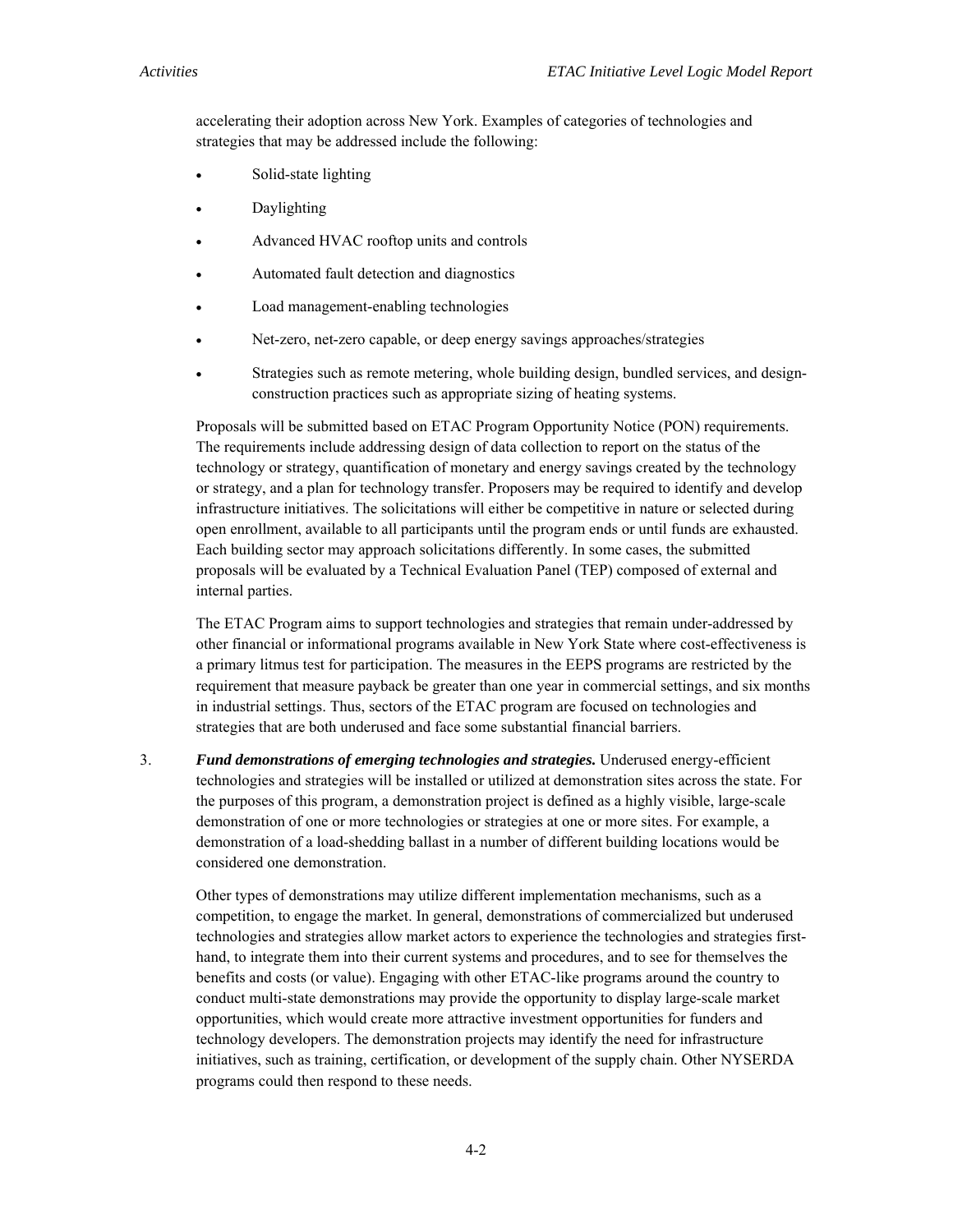-

Table 4-1 describes the unique approaches to technology demonstration and M&V taken by each building sector.

 Performance Validation is targeted to technology developers seeking third-party validation or to 4. *Conduct M&V on demonstrations.* The program performs the M&V on installations that it funds through technology demonstrations. It also performs M&V on some installations funded entirely by others (e.g., technology developer or host site). For example the ETAC Program's C/I building sector offers Energy Performance Validation as an M&V-only type of demonstration. Energy building owners seeking assurance of performance before investing heavily in a new technology or strategy. Previous performance data for the technology must be available.

 problems identified can be fed back to the Technology Development initiative or to NYSERDA M&V is important because it provides credible data regarding the performance of the technology or strategy. This includes data on energy savings achievements and how easy or difficult it was to implement the technology or strategy. This information is important to the actors involved in the specific demonstration and is also the basis for outreach and knowledge transfer activities. Barriers and challenges may be identified through M&V and addressed to the extent practicable; additional programs that deal with the lack of technology infrastructure.

 an improved value proposition for each. It can also persuade more companies in the supply chain 5. *Conduct outreach and technology transfer.* The results of the demonstration and M&V projects will be communicated to selected stakeholders and the public via technology transfer<sup>14</sup> initiatives. These may include case studies, webinars, presentations at conferences, and press releases. Technology transfer will be led by NYSERDA but will require contributions from demonstration teams. This information raises awareness of these technologies and strategies and communicates to engage and consumers to consider and adopt them. Thus, the demonstrations stimulate adoption and if consumers confirm the value of the technology or strategy, they will repeat using it and share their experience with others so adoption will be replicated and utilization will increase.

ETAC Program staff will leverage resources from stakeholders in the broader market to support outreach and technology transfer for demonstrations in which they have participated. Stakeholders will share with others their hands-on experience and contribute to efforts to integrate selected technologies and strategies into existing supply chains, building systems, and patterns of work and management. Thus, these stakeholders will also participate in standardizing operating procedures for selected technologies and strategies through dedicated market outreach activities, and word of their experience will influence others to follow.

This approach enables the ETAC Program to leverage its good relationships with the existing infrastructure in each building sector. Tying into existing networks lessens the number of changes that must be made to accommodate a new technology or strategy; for example, leveraging existing trade associations to conduct training on a specific technology means that the association's

 $14$ Technology transfer initiatives may include a variety of activities, such as presentations to trade associations or key target market audiences, web or other collateral materials (e.g., case studies), webinars, outreach to specific market influencers, and providing technology- or strategy-specific feedback to other NYSERDA programs (e.g., Technology Development or deployment programs), among others.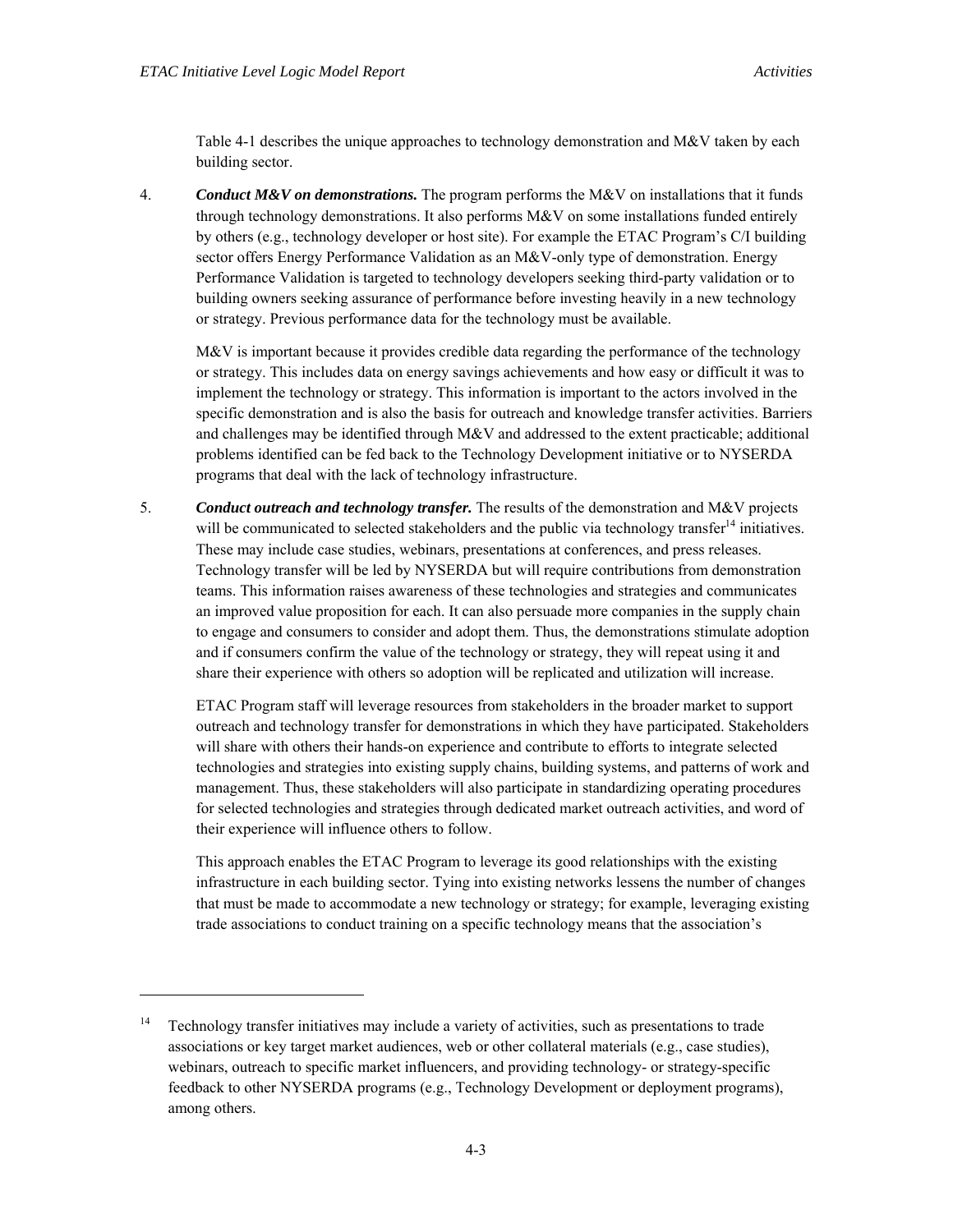members do not have to join a new group in order to learn how to use the technology. Simplifying the mechanism for adoption means that it is more likely to be successful.

| <b>Program Name</b>                                                  | <b>Demonstration Activities</b>                                                                                                                                                                                                                                                                                                                                                                                                                                                                                                                                          |  |  |
|----------------------------------------------------------------------|--------------------------------------------------------------------------------------------------------------------------------------------------------------------------------------------------------------------------------------------------------------------------------------------------------------------------------------------------------------------------------------------------------------------------------------------------------------------------------------------------------------------------------------------------------------------------|--|--|
| <b>ETAC C/I</b><br>Program                                           | Focused demonstrations: NYSERDA cost-shares installation or implementation at two or<br>a)<br>more sites, and provides performance M&V. NYSERDA will cost-share up to 60% of<br>installation costs, capped at a maximum of \$150,000 per project, and will provide pre- and<br>post-installation M&V. Third-party independent performance data must be available to<br>participate, and project must fall within NYSERDA's targeted areas of interest.                                                                                                                   |  |  |
|                                                                      | Energy performance validation: NYSERDA will provide performance M&V of multiple<br>b)<br>demonstrations implemented by any individual, organization or entity electing to gain<br>independent verification of performance and energy savings. Prior performance data from<br>previous project(s) is required. NYSERDA will not provide funding for project costs<br>beyond that which is provided for performance M&V.                                                                                                                                                   |  |  |
|                                                                      | Large-scale demonstrations: NYSERDA cost-shares installation or implementation and<br>c)<br>provides performance M&V. These projects are anticipated to exceed \$150,000 each, have<br>broader statewide impact, and will be selected competitively under periodic deadlines.                                                                                                                                                                                                                                                                                            |  |  |
|                                                                      | Deep energy savings pilot: This effort will seek to achieve deeper energy savings in new<br>d)<br>and existing buildings. Pilot activities may focus on investing in design assistance to<br>optimize high energy performance. ETAC Program staff are coordinating with New<br>Construction and Existing Facilities Program staff to develop this pilot.                                                                                                                                                                                                                 |  |  |
| <b>ETAC</b><br><b>Multifamily</b><br>Program                         | Technology demonstration: Activities include coordination with existing R&D and<br>a)<br>deployment programs and utilities and application of strategies, such as targeted market<br>research, large-scale demonstration at multiple sites, and integration into existing programs.<br>Highly visible, large-scale reference projects will demonstrate opportunities, performance<br>economics and impediments. Coordination with other ETAC programs around the country<br>will allow sharing of information and expertise and potential to stimulate a broader market. |  |  |
|                                                                      | Deep energy retrofit competition: The ETAC Program will develop a competition to<br>b)<br>promote deep energy retrofits in the multifamily sector. It will include both market rate and<br>affordable housing segments of the market.                                                                                                                                                                                                                                                                                                                                    |  |  |
|                                                                      | Mixed use pilot: The mixed use pilot is comprised of several elements: auditing and<br>c)<br>modeling protocols, eligibility guidelines, incentive structure, and a health and safety<br>protocol. The mixed use pilot is still in the design phase.                                                                                                                                                                                                                                                                                                                     |  |  |
| <b>ETAC</b><br><b>Residential</b><br><b>Single Family</b><br>Program | Technology demonstration: Technology demonstrations will include installation or<br>a)<br>implementation of technology at demonstration sites and data collection. Data collection<br>will include costs, non-energy impacts, logistics, and operations. The demonstration<br>projects will also identify and develop infrastructure initiatives, including training needs,<br>certification needs, development of supply and distribution channels, and operations and<br>maintenance. Other NYSERDA programs will support these infrastructure initiatives.            |  |  |
|                                                                      | Develop ETAC demonstration partner clearinghouse. Demonstration participants will<br>b)<br>be encouraged to collaborate with others in the energy-efficiency field, such as contractors,<br>architects, builders, and technology manufacturers. To facilitate team creation, NYSERDA<br>will conduct outreach to potentially interested parties, and create a clearinghouse to allow<br>possible participants to identify one another.                                                                                                                                   |  |  |

**Table 4-1. Building Sector-Specific Technology Demonstration and M&V Project Approaches**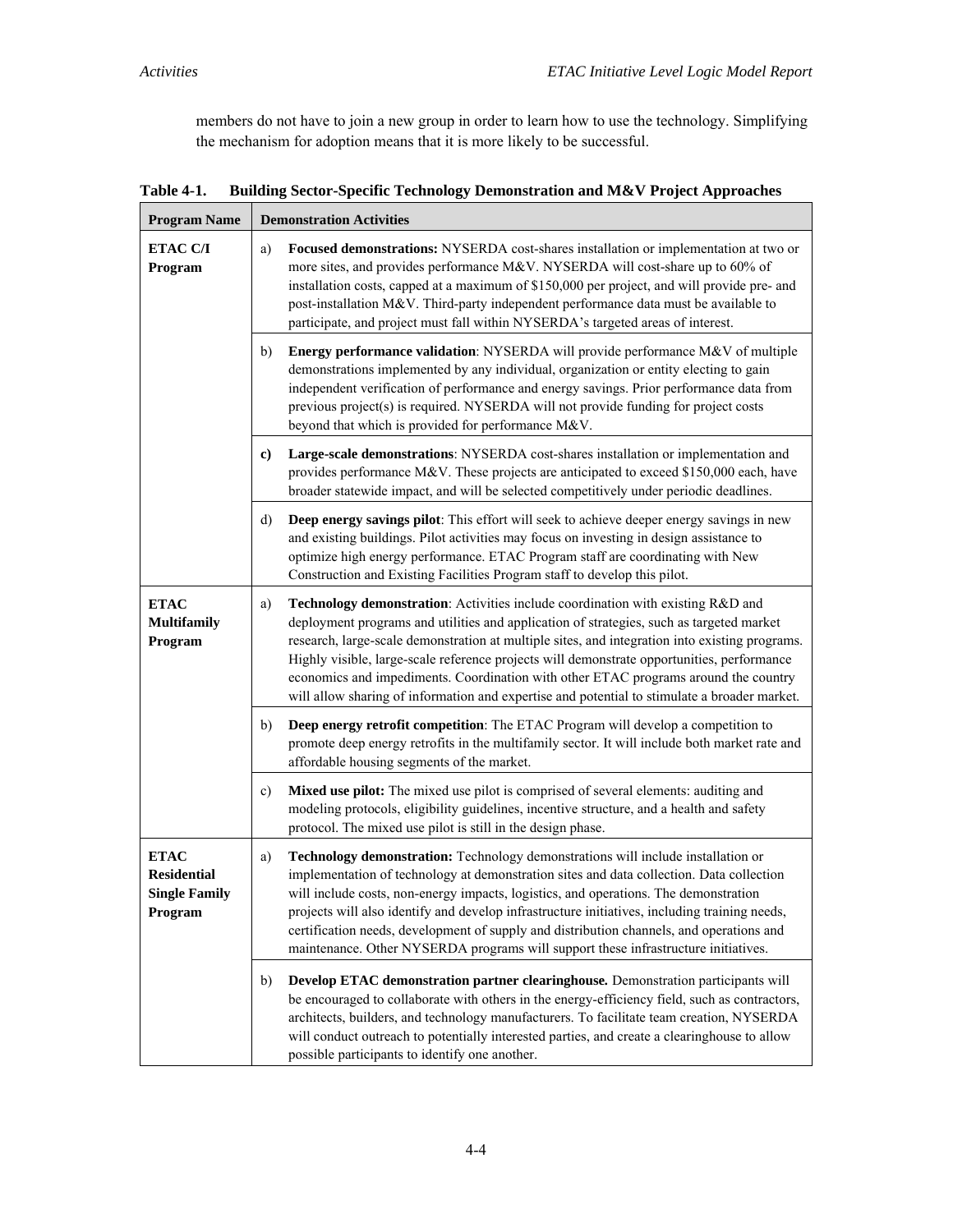#### **Sources:**

C/I ETAC Advisory Group meeting presentation (October 1, 2012)

ETAC CI PPR (for PON 2689)

ETAC MPP – 09 10 12Interviews with ETAC Program staff (October 2012-January 2013).

NYSERDA. 2013. "ETAC in the Residential Sector." http://www.nyserda.ny.gov/Residential/Emerging-Technologies-and-Accelerated-Commercialization.aspx?sc\_database=web [Accessed March 13, 2013]

Residential ETAC Advisory Committee meeting presentation, June 8, 2012

T&MD Operating Plan, February 2013, pages 9-35 to 9-36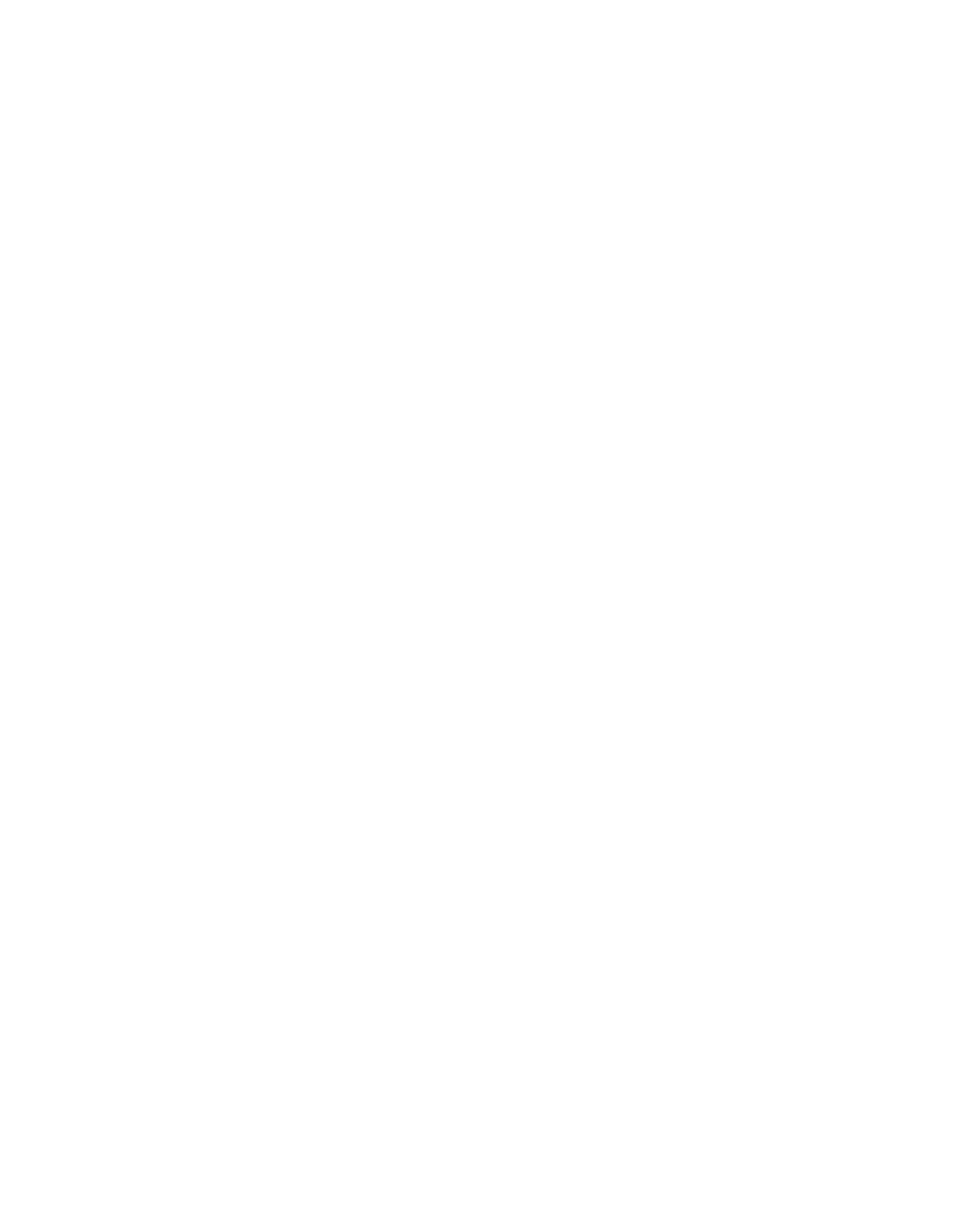Section 5:

# **OUTPUTS**

 This section describes the anticipated immediate results associated with program activities in a table of outputs with indicators and potential data sources for those indicators.

| <b>Outputs</b>                                                                        | <b>Indicators</b>                                                                                                                                                                                                      | <b>Data Sources and Potential Collection</b><br><b>Approaches</b>                                                                                                                                          |  |  |
|---------------------------------------------------------------------------------------|------------------------------------------------------------------------------------------------------------------------------------------------------------------------------------------------------------------------|------------------------------------------------------------------------------------------------------------------------------------------------------------------------------------------------------------|--|--|
| <b>Outputs from Engage Stakeholders</b><br>1.                                         |                                                                                                                                                                                                                        |                                                                                                                                                                                                            |  |  |
| <b>Stakeholder meetings</b><br>held                                                   | Number of stakeholder meetings held<br>by group (Advisory, internal<br>NYSERDA, etc.)                                                                                                                                  | Attendance logs from stakeholder<br>meetings collected at time of meeting,<br>including participant name,                                                                                                  |  |  |
|                                                                                       | Number of stakeholders participating in<br>each meeting                                                                                                                                                                | organization, title, and type of<br>organization (check box preferred)                                                                                                                                     |  |  |
|                                                                                       | Diversity of Type of stakeholders<br>participating (e.g. industry-specific,<br>technology-specific)                                                                                                                    |                                                                                                                                                                                                            |  |  |
|                                                                                       | Repeat attendance over time                                                                                                                                                                                            |                                                                                                                                                                                                            |  |  |
| <b>Technology categories</b><br>identified (where<br>barriers appear<br>surmountable) | Descriptions of the barriers and<br>opportunities for furthering adoption of<br>"promising technology categories"<br>Energy savings and load reduction<br>potential represented by technology<br>categories identified | Documentation of the process for<br>selecting promising technology<br>categories, including categories<br>selected and those not selected<br>Review PONs for technology<br>categories eligible for funding |  |  |
|                                                                                       | Extent to which process used to identify<br>promising technology categories<br>considers both market and technology<br>factors                                                                                         | Review the number of proposals<br>received for each category                                                                                                                                               |  |  |
| 2.<br><b>Outputs from Select Technologies To Support</b>                              |                                                                                                                                                                                                                        |                                                                                                                                                                                                            |  |  |
| <b>PONS</b> written based on<br>priorities                                            | Number of PONs released<br>Description of the PON, including<br>dollars made available through PONs<br>relative to overall program budget,<br>technology categories included, etc.                                     | Review of PONs                                                                                                                                                                                             |  |  |

**Table 5-1. Outputs, Indicators, and Potential Data Sources**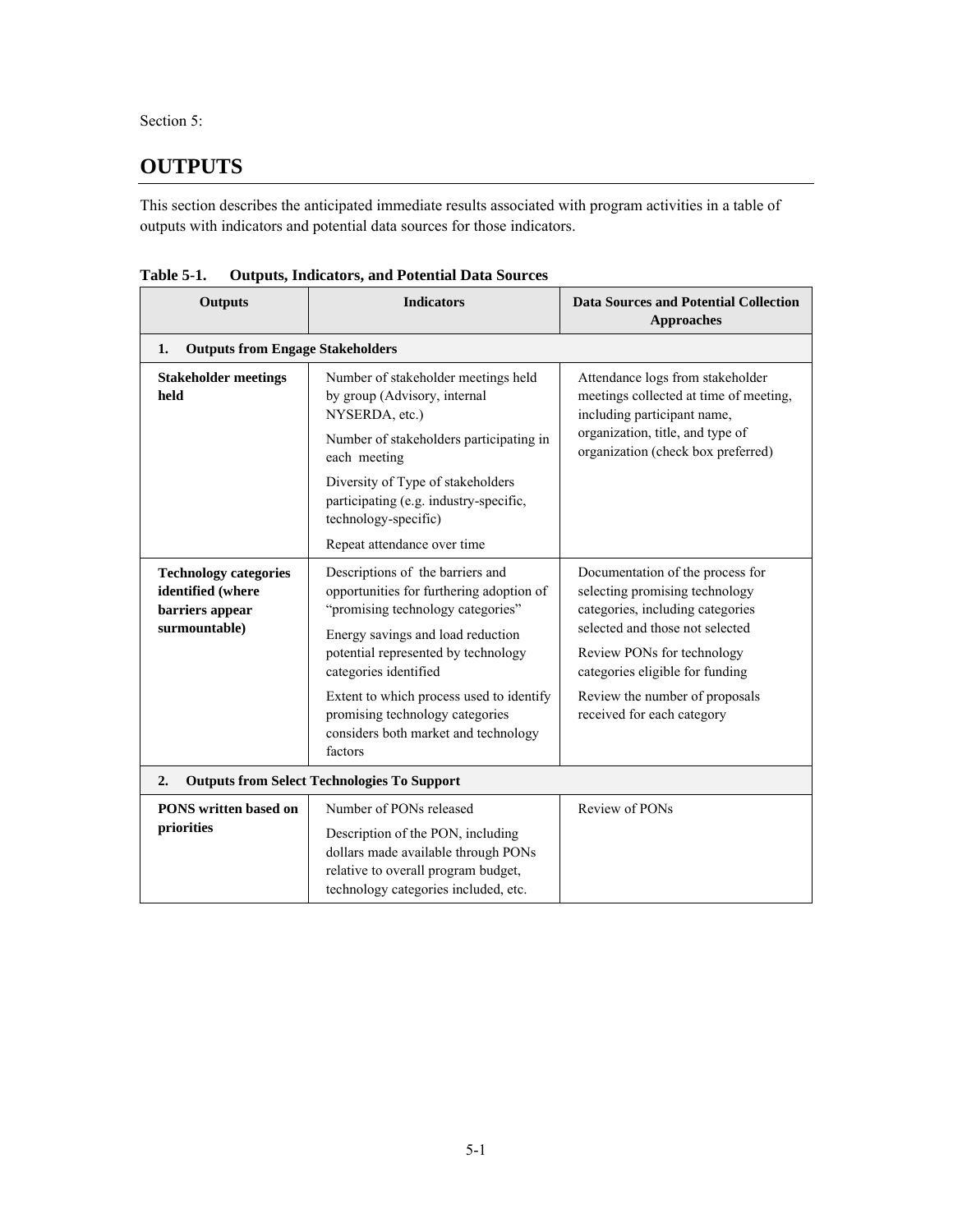| <b>Outputs</b>                                | <b>Indicators</b>                                                                                                                                                                                                                                                     | <b>Data Sources and Potential Collection</b>                                                                                                                                                                                                                                                                                                                                                                                                                                                                                                                   |
|-----------------------------------------------|-----------------------------------------------------------------------------------------------------------------------------------------------------------------------------------------------------------------------------------------------------------------------|----------------------------------------------------------------------------------------------------------------------------------------------------------------------------------------------------------------------------------------------------------------------------------------------------------------------------------------------------------------------------------------------------------------------------------------------------------------------------------------------------------------------------------------------------------------|
|                                               |                                                                                                                                                                                                                                                                       | <b>Approaches</b>                                                                                                                                                                                                                                                                                                                                                                                                                                                                                                                                              |
| Projects selected and<br>contracts issued     | Number and type of project<br>applications received and selected by<br>building sector, industry, technology<br>category, etc.<br>Consideration of risk-reward profile of<br>portfolio of technologies and obstacles<br>anticipated to be addressed by the<br>project | Potential program database that<br>includes the following information<br>about projects (including either<br>proposed or selected): type of project<br>(e.g., M&V or demonstration), building<br>sector, industry addressed, funding<br>requested and awarded, requesting<br>organization, partner organizations, etc.<br>Documentation of due diligence about<br>risk-reward tradeoff completed on each<br>project considered, when materials are<br>available                                                                                                |
| <b>Outputs from Fund Demonstrations</b><br>3. |                                                                                                                                                                                                                                                                       |                                                                                                                                                                                                                                                                                                                                                                                                                                                                                                                                                                |
| <b>Demonstrations funded</b>                  | Number and description of<br>demonstrations (e.g., number of sites,<br>budget, dates for achievement of major<br>milestones)<br>Obstacles anticipated to be addressed<br>and those actually addressed by the<br>demonstration                                         | Potential program database that<br>includes the following information<br>about demonstration projects under<br>contract: all items mentioned for<br>indicators in Select Technologies to<br>Support, plus dates for achievement of<br>major milestones, number of physical<br>sites included in the demonstration,<br>number of site host participants, and<br>other information useful in describing<br>the character and reach of<br>demonstration projects<br>Documentation of obstacles to adoption<br>anticipated to be addressed by the<br>demonstration |
| <b>Funds leveraged</b>                        | Volume of funds leveraged (through<br>co-funding or outside investment) in<br>each demonstration and total                                                                                                                                                            | Potential program database that<br>includes funds leveraged for each<br>demonstration project and source of<br>leveraged funds                                                                                                                                                                                                                                                                                                                                                                                                                                 |
| Market actors and end<br>users involved       | Number of individuals and diverse<br>market positions represented by unique<br>market actors in the market<br>participating in each ETAC<br>demonstration project                                                                                                     | Log of individuals involved in each<br>demonstration, including name,<br>organization, title, type of organization<br>(check box preferred), and role of<br>organization in the demonstration.                                                                                                                                                                                                                                                                                                                                                                 |
| 4.<br><b>Outputs from Perform M&amp;V</b>     |                                                                                                                                                                                                                                                                       |                                                                                                                                                                                                                                                                                                                                                                                                                                                                                                                                                                |
| Performance data<br>collected                 | Number of M&V studies and reports<br>completed as part of demonstration<br>projects and as stand-alone M&V<br>projects<br>Extent to which M&V efforts and<br>results addressed the intended obstacles                                                                 | Potential program database that<br>captures M&V project type (e.g., part<br>of demonstration or standalone),<br>budget, etc.<br>Original assessment of obstacles to                                                                                                                                                                                                                                                                                                                                                                                            |
|                                               |                                                                                                                                                                                                                                                                       | adoption that the M&V intended to<br>address                                                                                                                                                                                                                                                                                                                                                                                                                                                                                                                   |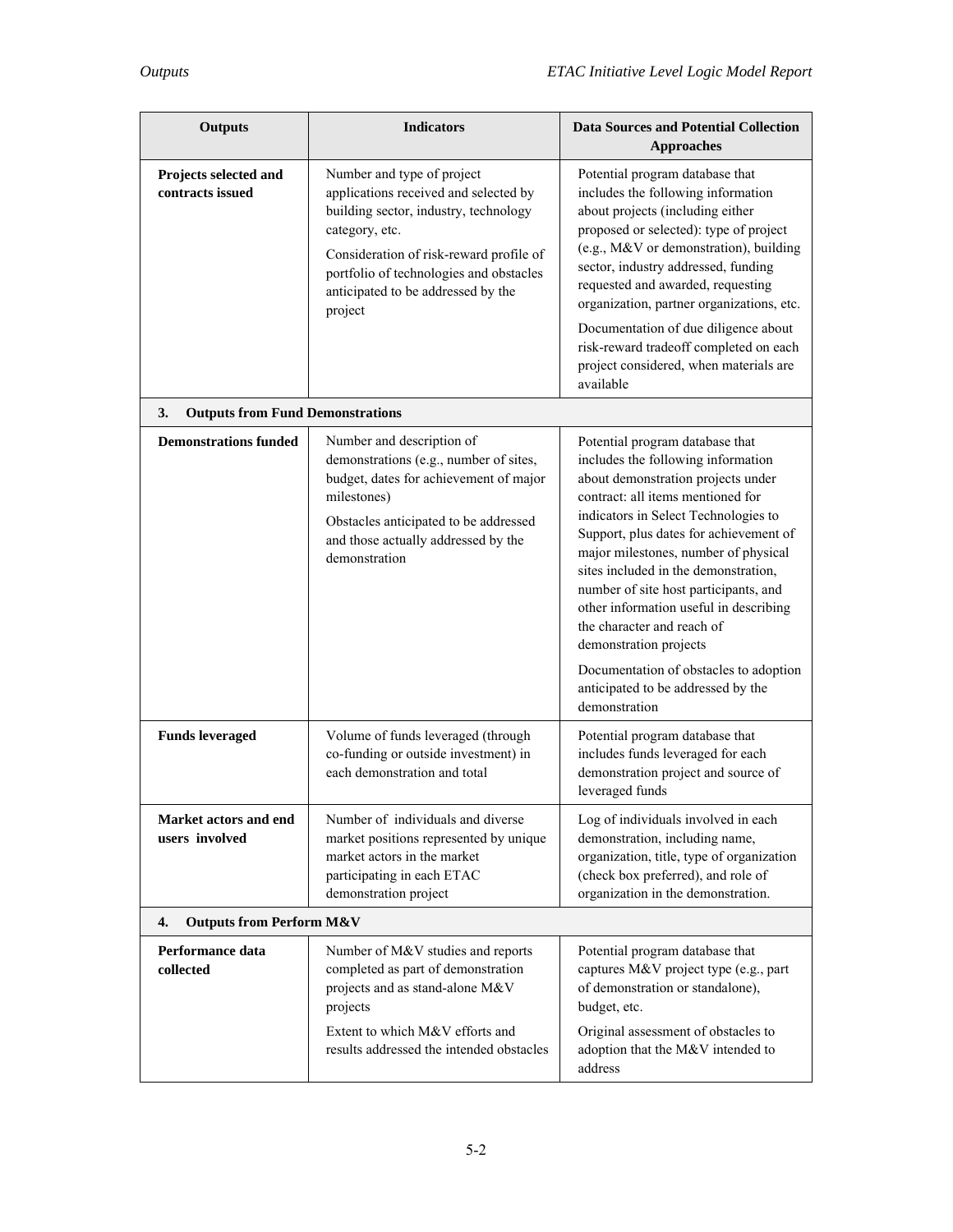| <b>Outputs</b>                                     | <b>Indicators</b>                                                                                                                                                                                                                                                                                                          | <b>Data Sources and Potential Collection</b><br><b>Approaches</b>                                                                                                                                                                                                                                                                                                               |
|----------------------------------------------------|----------------------------------------------------------------------------------------------------------------------------------------------------------------------------------------------------------------------------------------------------------------------------------------------------------------------------|---------------------------------------------------------------------------------------------------------------------------------------------------------------------------------------------------------------------------------------------------------------------------------------------------------------------------------------------------------------------------------|
| 5.                                                 | <b>Outputs from Outreach and Technology Transfer</b>                                                                                                                                                                                                                                                                       |                                                                                                                                                                                                                                                                                                                                                                                 |
| <b>Information provided</b>                        | Number and type of materials produced<br>(brochures, webinars, etc.)<br>Number of people reached, number<br>compared to target audience<br>Number of downloads of web-based<br>resources<br>Quality of demonstration and M&V<br>reports (e.g., appropriate level of<br>analytical rigor) published as judged by<br>experts | Materials produced<br>Log of information dissemination<br>Website activity statistics<br>Final reports of M&V results and<br>related analysis                                                                                                                                                                                                                                   |
| <b>Technology transfer</b><br>activities conducted | Number of technology transfer<br>activities completed (events, site tours,<br>collaborations, technical assistance,<br>licensing, etc.)                                                                                                                                                                                    | Log of technology transfer activities,<br>including type of activity, date,<br>audience reached, participant lists for<br>in-person or online events, etc.<br>Documentation of technology transfer<br>activities (e.g., recordings of webinars,<br>notes from conferences or meetings<br>held, text from websites or<br>publications)<br>Technology transfer materials produced |
| Market actors engaged                              | Number of market actors participating<br>in technology transfer activities (by<br>type of firm)<br>Types of activities that market actors<br>conduct for technology transfer<br>independent of the program                                                                                                                 | Log of technology transfer activities,<br>including type of activity, date,<br>audience reached, participant lists for<br>in-person or online events, and entity<br>carrying out the activity (e.g.,<br>NYSERDA or name/contact<br>information for specific market actor)<br>Interviews with market actors to gather<br>data on technology transfer activities                  |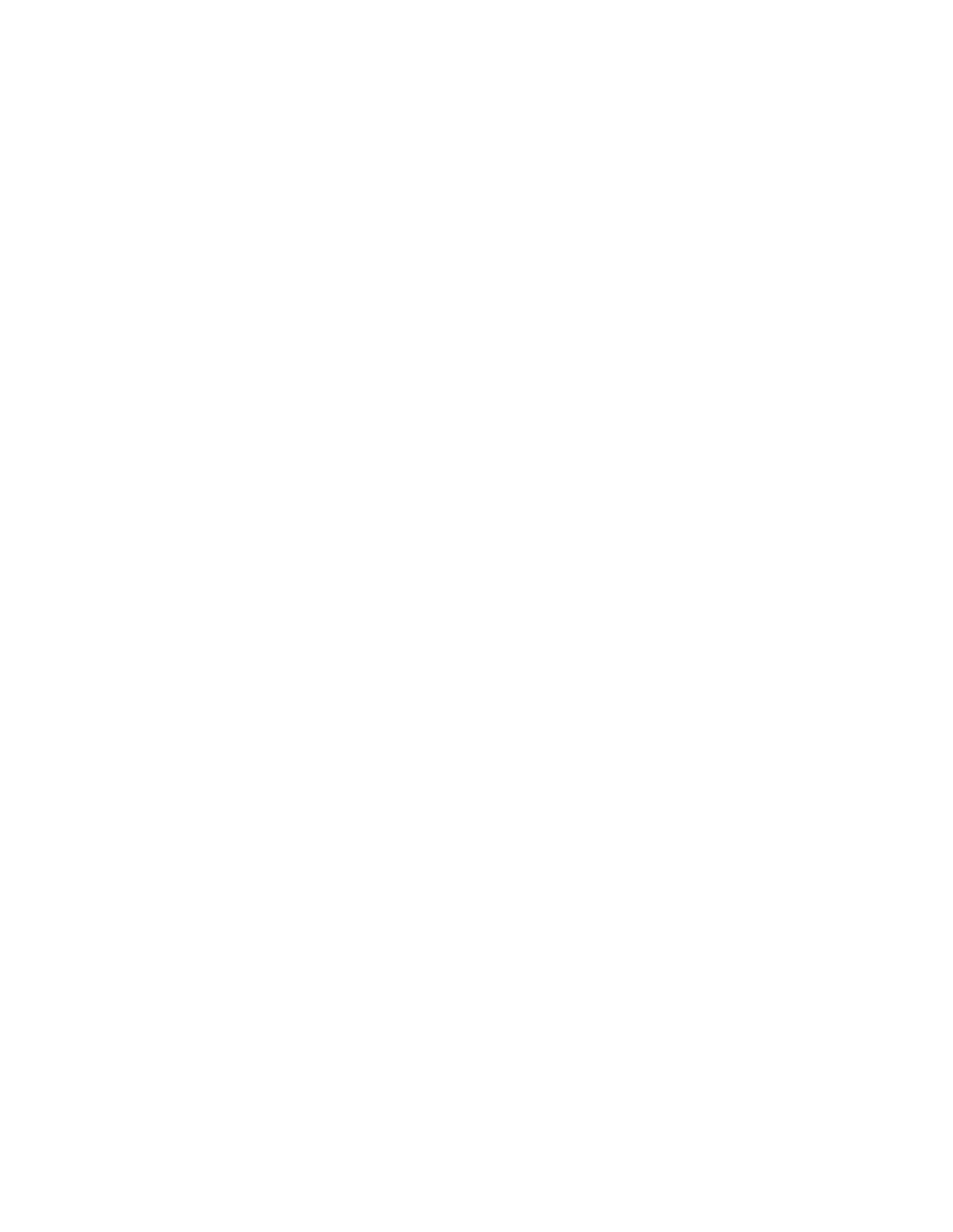Section 6:

## **OUTCOMES AND LOGIC DIAGRAM**

This section presents NYSERDA's Advanced Buildings ETAC Program logic model diagram (Figure 6-1) showing inputs, activities, outputs, a series of outcomes, external influences and the relationships among these. The diagram presents information provided in Sections 2 through 8 at a higher level of abstraction, aggregating in order to tell the program's "performance story" in just one page.

The logic model suggests project outcomes that are expected achievements of the program over different time periods. These are described in more detail in the tables in this section, Table 6-1 through Table 6-3 detail the ETAC program's expected achievements (outcomes), as well as observable indicators that would signify the presence of these achievements. In addition, the tables show the data sources and potential collection approaches that an evaluation effort might undertake to determine the achievement of the expected outcomes.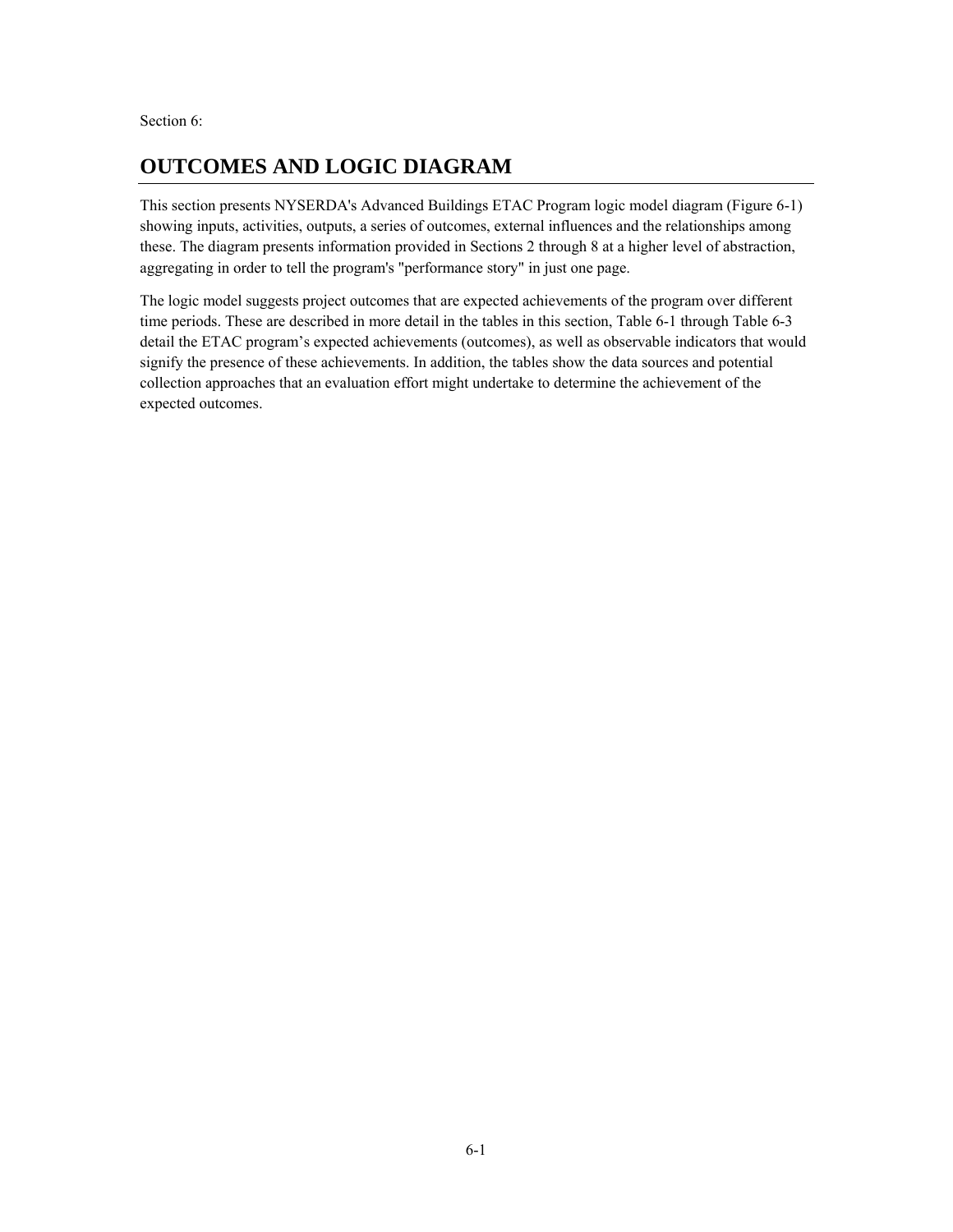**Figure 6-1. ETAC Initiative Logic Diagram** 

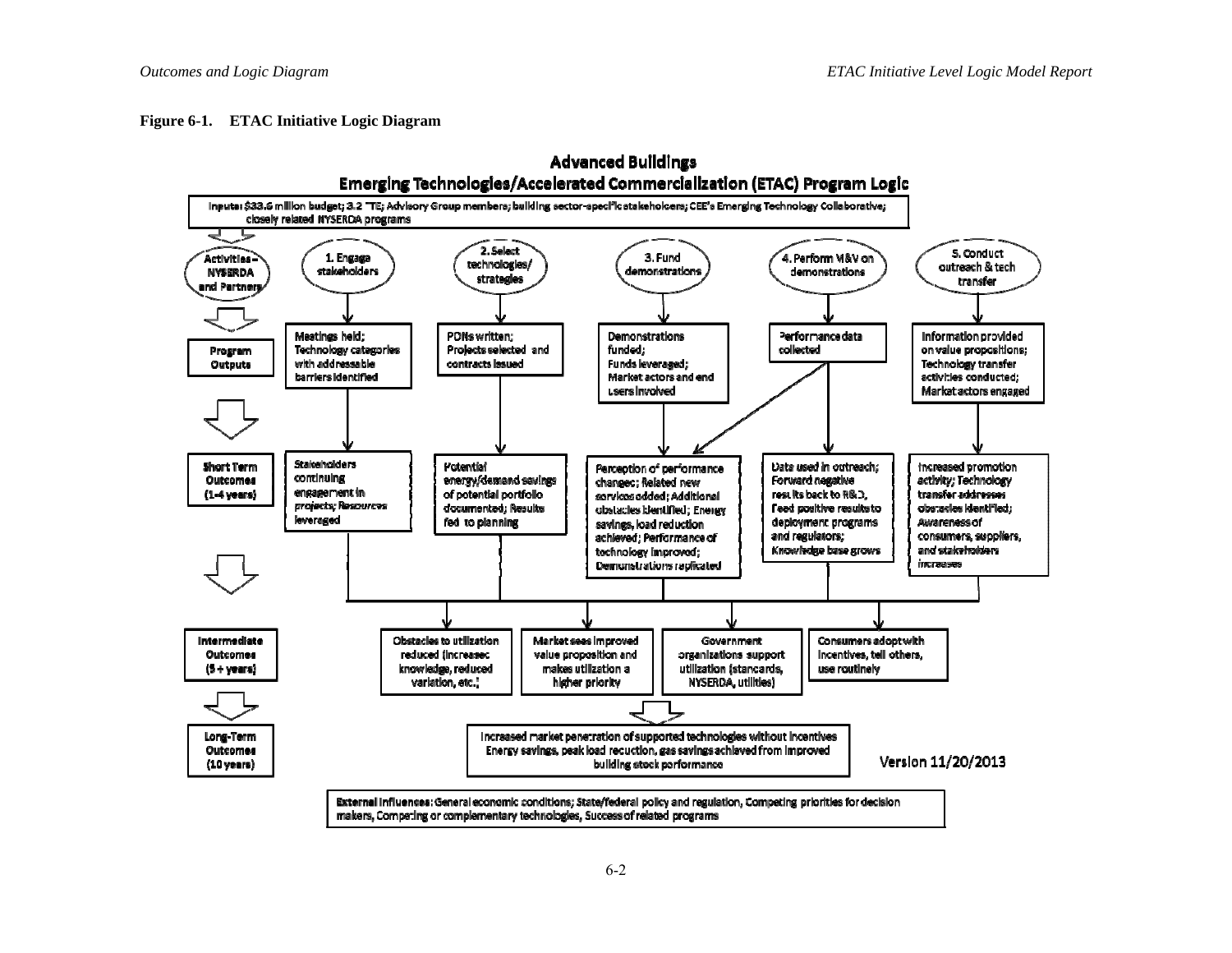| <b>Outcomes</b>                                                                        | <b>Indicators</b>                                                                                                                                                                                                                | <b>Data Sources and Potential</b><br><b>Collection Approaches</b>                                                                                                            |  |  |
|----------------------------------------------------------------------------------------|----------------------------------------------------------------------------------------------------------------------------------------------------------------------------------------------------------------------------------|------------------------------------------------------------------------------------------------------------------------------------------------------------------------------|--|--|
| <b>Short-Term Outcomes from Outputs from Engage Stakeholders</b><br>1.                 |                                                                                                                                                                                                                                  |                                                                                                                                                                              |  |  |
| Stakeholders' continuing<br>engagement in projects                                     | Number involved in a project<br>Number involved in outreach<br>activity                                                                                                                                                          | Potential program database<br>Notes from meetings<br>Interviews with program<br>participants and contractors<br>Interviews with program staff                                |  |  |
| Resources leveraged                                                                    | Stakeholder funds leveraged<br>Funds tracked by technology,<br>strategy, and outreach activity                                                                                                                                   | Potential program database<br>Interviews with program staff                                                                                                                  |  |  |
| 2.                                                                                     | Short-Term Outcomes from Select Underutilized Technologies to Support                                                                                                                                                            |                                                                                                                                                                              |  |  |
| Potential energy/demand savings<br>achieved by the portfolio of<br>projects documented | Potential energy and demand<br>savings from projects deployed in<br>demonstration projects<br>Overall balance of risk and<br>expected reward (i.e., energy or<br>demand savings) across the<br>portfolio of ETAC-funded projects | Potential program project database<br>Documentation of due diligence<br>about risk-reward tradeoff<br>completed on each project<br>considered                                |  |  |
| Results fed to program planning<br>staff at NYSERDA                                    | Instances of feedback to R&D, to<br>ETAC plans or PONs                                                                                                                                                                           | Interviews with program staff<br>from ETAC, Technology<br>Development, R&D, etc.                                                                                             |  |  |
| <b>Short-Term Outcomes from Fund Demonstrations</b><br>3.                              |                                                                                                                                                                                                                                  |                                                                                                                                                                              |  |  |
| Participants' perception of<br>technology performance changed                          | Participant reporting reduced<br>concerns<br>Percent of participants reporting<br>increase in favorability                                                                                                                       | Interviews or surveys with<br>participating end users & service<br>providers at beginning and end of<br>project                                                              |  |  |
| Related new services added by<br>participating service providers                       | Number of unique services offered<br>by participating service providers<br>(by year of service)<br>Number of unique firms entering<br>the market to support adoption of<br>technologies & strategies                             | Interviews or surveys with<br>participating and non-participating<br>service providers<br>Interviews or surveys with<br>participating and non-participating<br>market actors |  |  |
| Additional obstacles to adoption<br>identified                                         | Description of additional obstacles<br>identified during the<br>demonstration                                                                                                                                                    | Potential program database<br>Documentation of problems/<br>issues referred back to R&D<br>Interviews with program staff<br>from ETAC, Technology<br>Development, R&D, etc.  |  |  |
| Energy savings, load reduction<br>achieved by demonstrations and<br>replications       | kWh saved and quantified load<br>reduction                                                                                                                                                                                       | Potential program database                                                                                                                                                   |  |  |

**Table 6-1. Outcomes, Indicators, and Potential Data Sources**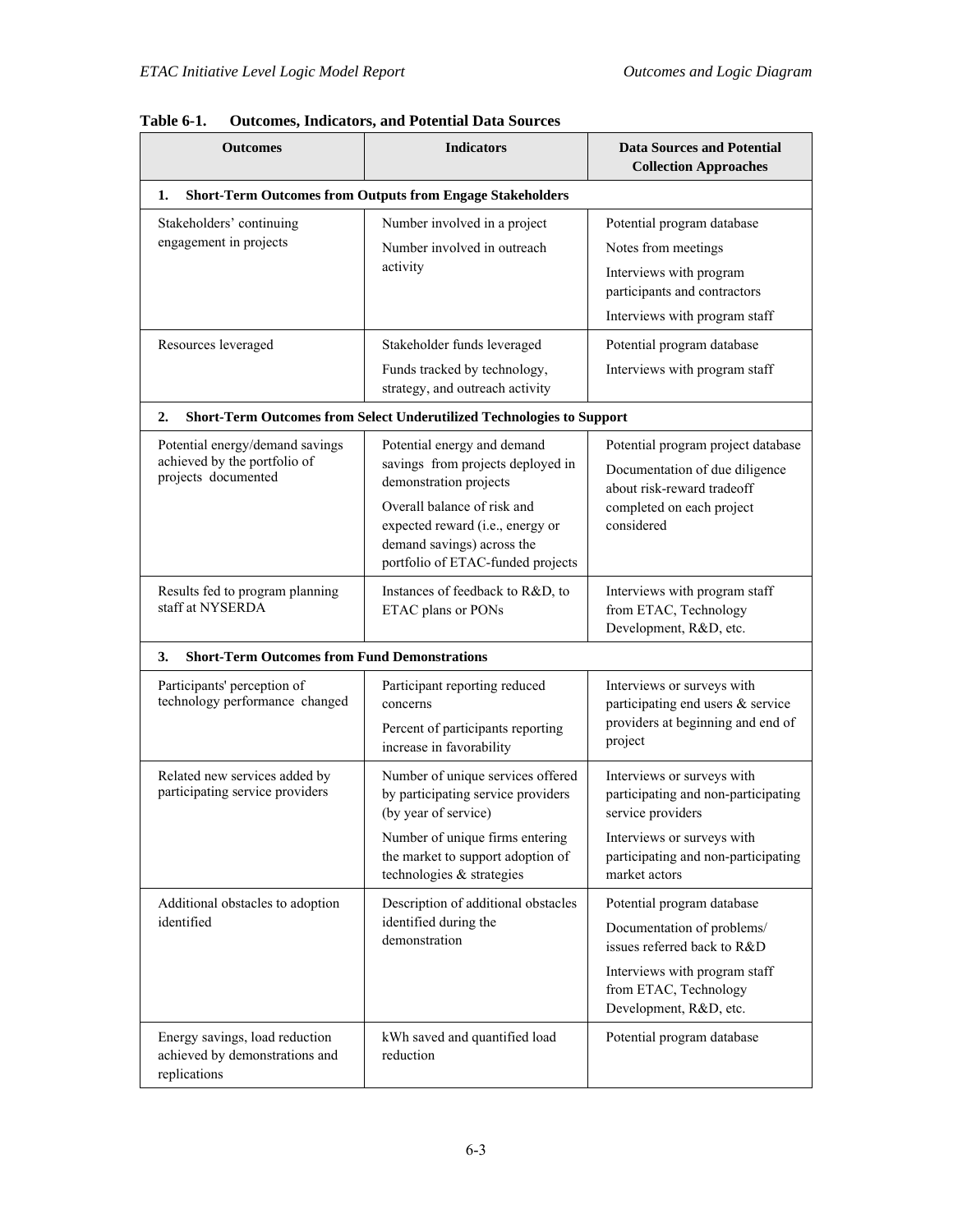| <b>Outcomes</b>                                                                                            | <b>Indicators</b>                                                                                                                                                                                                                | <b>Data Sources and Potential</b><br><b>Collection Approaches</b>                                                                                                                                                                               |  |
|------------------------------------------------------------------------------------------------------------|----------------------------------------------------------------------------------------------------------------------------------------------------------------------------------------------------------------------------------|-------------------------------------------------------------------------------------------------------------------------------------------------------------------------------------------------------------------------------------------------|--|
| Performance of demonstrated<br>technology improved                                                         | Change in technology performance<br>or cost (in some cases)                                                                                                                                                                      | Demonstration report                                                                                                                                                                                                                            |  |
| Demonstrations replicated                                                                                  | Evidence of non-program<br>sponsored demonstration projects<br>(or funded by other NYSERDA<br>programs) of similar technologies<br>& strategies                                                                                  | Interviews with non-participating<br>market actors                                                                                                                                                                                              |  |
| <b>Short-Term Outcomes from Perform M&amp;V</b><br>4.                                                      |                                                                                                                                                                                                                                  |                                                                                                                                                                                                                                                 |  |
| Data used in outreach                                                                                      | Number of M&V reports<br>disseminated (1) by NYSERDA,<br>$(2)$ by others<br>Number of outreach materials<br>created about the M&V $(1)$ by<br>NYSERDA, (2) by others                                                             | Potential program database<br>Interviews with program staff<br>Interviews or surveys with<br>participating and non-participating<br>market actors                                                                                               |  |
| Positive and negative results fed<br>back to R&D and forwarded to<br>deployment programs and<br>regulators | Number of instances of data fed<br>back to R&D<br>Number of instances of data<br>passed to deployment programs<br>List of technologies screened out<br>or determined not to be viable and<br>published results from projects     | Potential program project database<br>Interviews with program staff<br>Notes from internal planning<br>meeting                                                                                                                                  |  |
| Knowledge base about selected<br>underutilized technologies and<br>strategies grows                        | Number of lessons learned from<br>each demonstration<br>Total number of lessons learned<br>from each demonstration                                                                                                               | Potential program database<br>Final reports for the demonstration<br>and M&V projects<br>Interviews with program staff<br>(e.g., sector managers)                                                                                               |  |
| <b>Short-Term Outcomes from Outreach and Technology Transfer</b><br>5.                                     |                                                                                                                                                                                                                                  |                                                                                                                                                                                                                                                 |  |
| Increased promotion activity                                                                               | Number and description of the<br>promotion activities<br>Number of trade allies or industry<br>organizations participating in<br>promotion activities<br>Number of service providers<br>participating in promotion<br>activities | Interviews or surveys with<br>participating & non-participating<br>technical contractors<br>Interviews or surveys with<br>industry organizations/trade allies<br>Interviews or surveys with<br>participating and non-participating<br>end users |  |
| Technology transfer addresses<br>obstacles identified                                                      | Reports of diminished barriers by<br>end users and market actors<br>Assessment of obstacles to<br>adoption that M&V originally<br>intended to address                                                                            | Interviews or surveys with<br>participating and non-participating<br>end users<br>Market research                                                                                                                                               |  |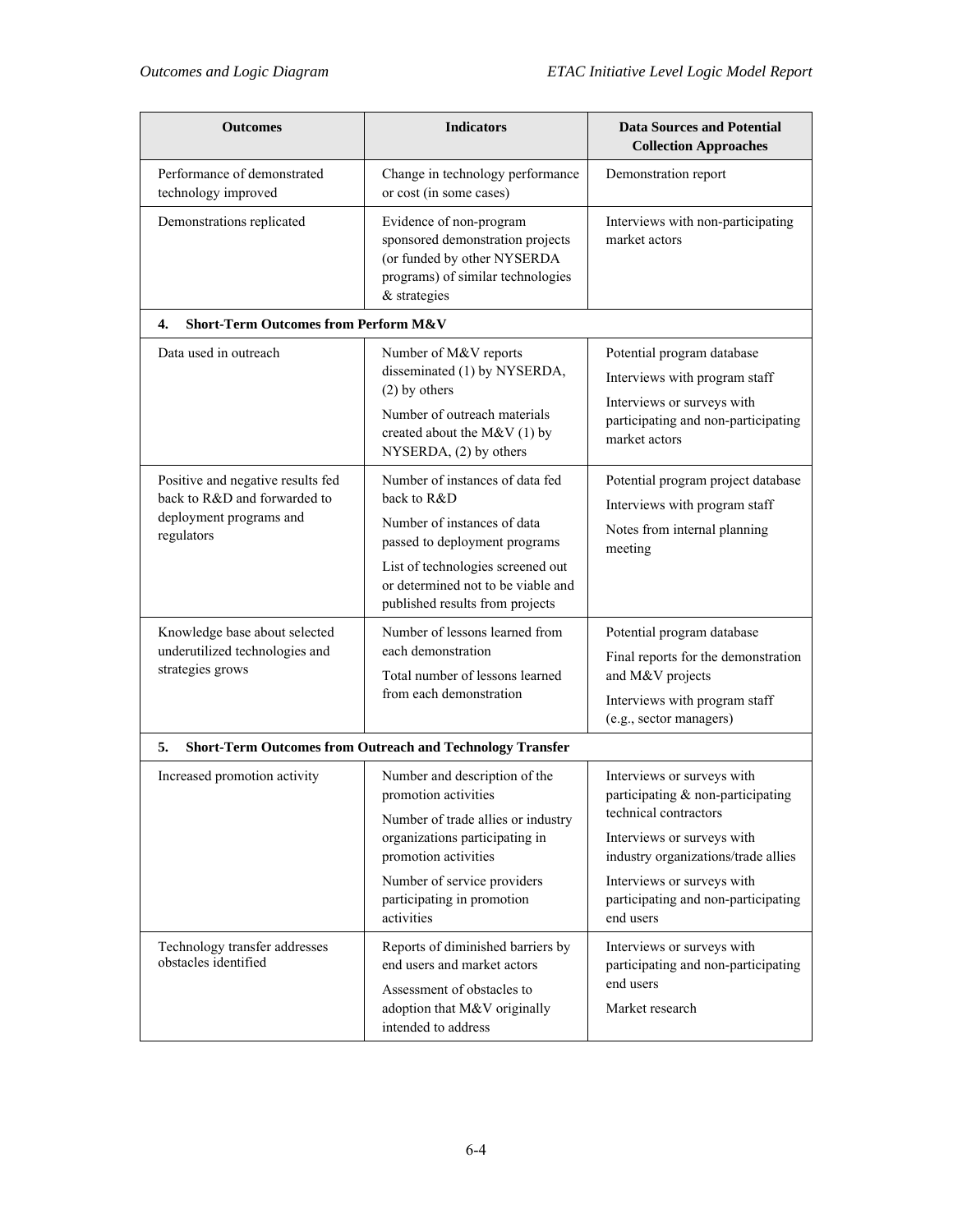| <b>Outcomes</b>                                                       | <b>Indicators</b>                                                                                                                                                                                                                                                                                                                                                                            | <b>Data Sources and Potential</b><br><b>Collection Approaches</b>                                                      |
|-----------------------------------------------------------------------|----------------------------------------------------------------------------------------------------------------------------------------------------------------------------------------------------------------------------------------------------------------------------------------------------------------------------------------------------------------------------------------------|------------------------------------------------------------------------------------------------------------------------|
| Awareness of consumers.<br>suppliers, other stakeholders<br>increases | Qualitative evidence of consumers<br>awareness of new technologies $\&$<br>strategies<br>Percent of consumers or market<br>actors seeking more information<br>about the technology<br>Improved perception of the value<br>of the benefit-cost tradeoff of the<br>technology<br>Evidence of stronger trade ally<br>networks supporting ETAC-<br>participating technologies $\&$<br>strategies | Interviews with market actors<br>Market research<br>Potential program project database<br>Interviews with participants |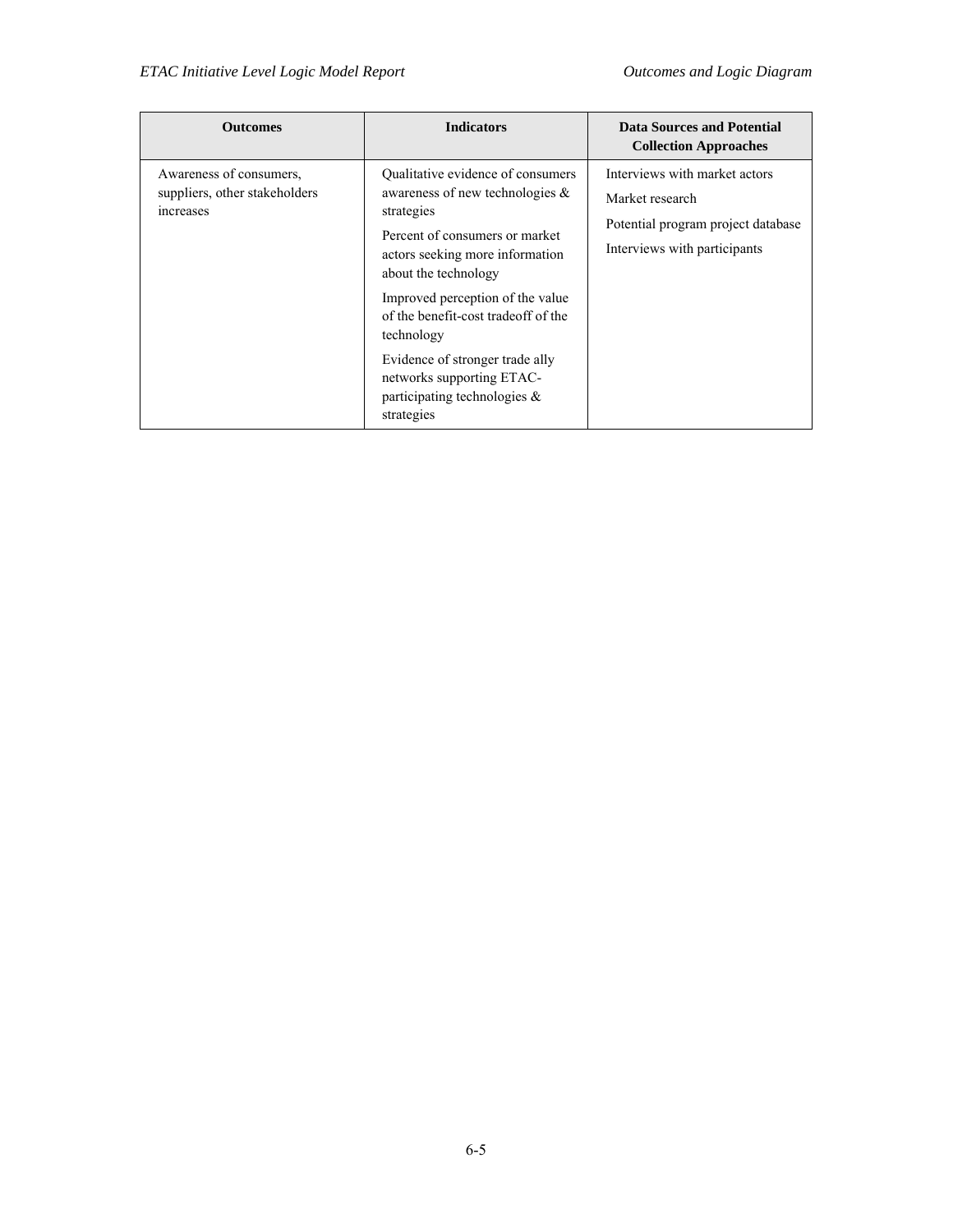| <b>Outcomes</b>                                                                                                                                                | <b>Indicators</b>                                                                                                                                                                                                                                                                                                                                                                                                                                | <b>Data Sources and Potential</b><br><b>Collection Approaches</b>                                                                                                                           |
|----------------------------------------------------------------------------------------------------------------------------------------------------------------|--------------------------------------------------------------------------------------------------------------------------------------------------------------------------------------------------------------------------------------------------------------------------------------------------------------------------------------------------------------------------------------------------------------------------------------------------|---------------------------------------------------------------------------------------------------------------------------------------------------------------------------------------------|
| <b>Intermediate Outcomes</b>                                                                                                                                   |                                                                                                                                                                                                                                                                                                                                                                                                                                                  |                                                                                                                                                                                             |
| Obstacles to utilization reduced<br>(increased knowledge base,<br>reduced variation in installation,<br>$etc.$ )                                               | Key decision-makers prioritize<br>energy efficiency in business<br>strategies and capital budgets                                                                                                                                                                                                                                                                                                                                                | Interviews with key decision-<br>makers                                                                                                                                                     |
| Market sees improved value<br>proposition and makes utilization a<br>higher priority                                                                           | Increased market demand for new<br>technologies & strategies                                                                                                                                                                                                                                                                                                                                                                                     | Market research                                                                                                                                                                             |
| Government organizations (state<br>standards, NYSERDA and utility<br>programs) provide support to<br>increase utilization (e.g.,<br>incentives or information) | Standards are adopted to<br>encourage the adoption of new<br>technologies and strategies<br>Presence of incentive programs,<br>information campaigns, etc.                                                                                                                                                                                                                                                                                       | Regulatory and legislative<br>documents<br>Interviews with market actors<br>Market research                                                                                                 |
| Adoption with incentives, repeat<br>usage, information shared with<br>others                                                                                   | Increased sales of ETAC-<br>participating technologies $\&$<br>strategies with and without<br>incentives<br>Increased number of customers<br>who have made repeat purchases<br>with and without incentives<br>Number and percent of users that<br>have shared the information with<br>others<br>Number of new service providers<br>or existing contractors providing<br>new services in the market<br>Documentation of changing<br>market trends | Interviews or surveys with<br>participating and non-participating<br>service providers<br>Interviews or surveys with<br>participating and non-participating<br>end users<br>Market research |

**Table 6-2. Intermediate Outcomes, Indicators, and Potential Data Sources**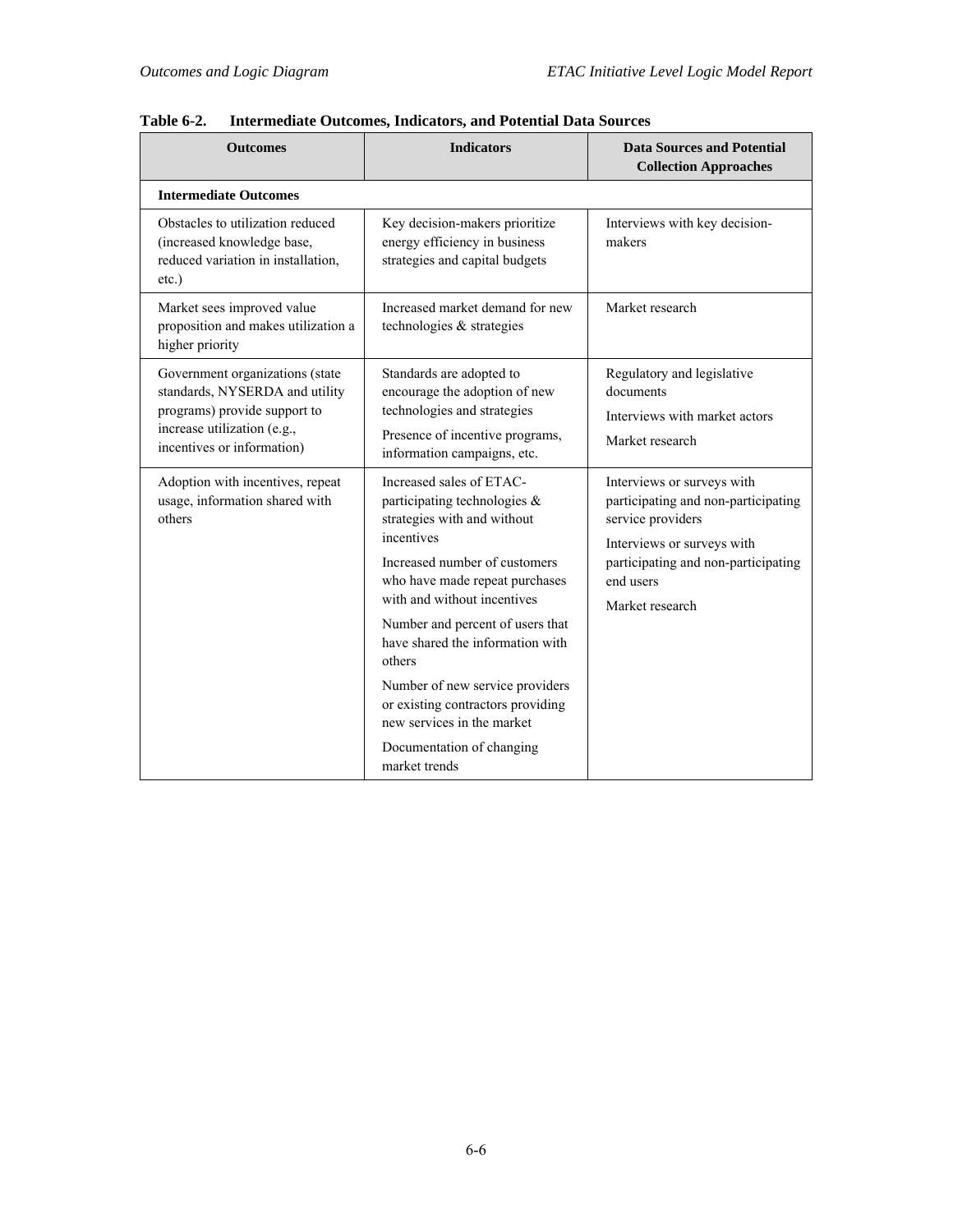| <b>Outcomes</b>                                                                    | <b>Indicators</b>                                                                                                                   | <b>Data Sources and Potential</b><br><b>Collection Approaches</b> |
|------------------------------------------------------------------------------------|-------------------------------------------------------------------------------------------------------------------------------------|-------------------------------------------------------------------|
| <b>Long-term Outcomes</b>                                                          |                                                                                                                                     |                                                                   |
| Increased market penetration of<br>demonstrated technologies without<br>incentives | Percentage of potential consumers<br>that have adopted the technology<br>Count of installed technologies<br>and deployed strategies | Interviews with market actors<br>Market research                  |
| Electric energy savings achieved<br>from improved building stock<br>performance    | MWh saved and quantified load<br>reduction                                                                                          | Potential program database<br>Impact assessment                   |
| Electric demand savings achieved<br>from improved building stock<br>performance    | kW peak saved and quantified load<br>reduction                                                                                      | Potential program database<br>Impact assessment                   |
| Gas energy savings achieved from<br>improved building stock<br>performance         | MMBTU saved and quantified<br>load reduction                                                                                        | Potential program database<br>Impact assessment                   |
| Energy savings from deep retrofits                                                 | Percentage energy savings from<br>existing buildings that use ETAC-<br>supported technologies<br>Percentage energy savings from     | Potential program database<br>Impact assessment                   |
|                                                                                    | new buildings that use ETAC-<br>supported technologies                                                                              |                                                                   |

**Table 6-3. Long-term Outcomes, Indicators, and Potential Data Sources**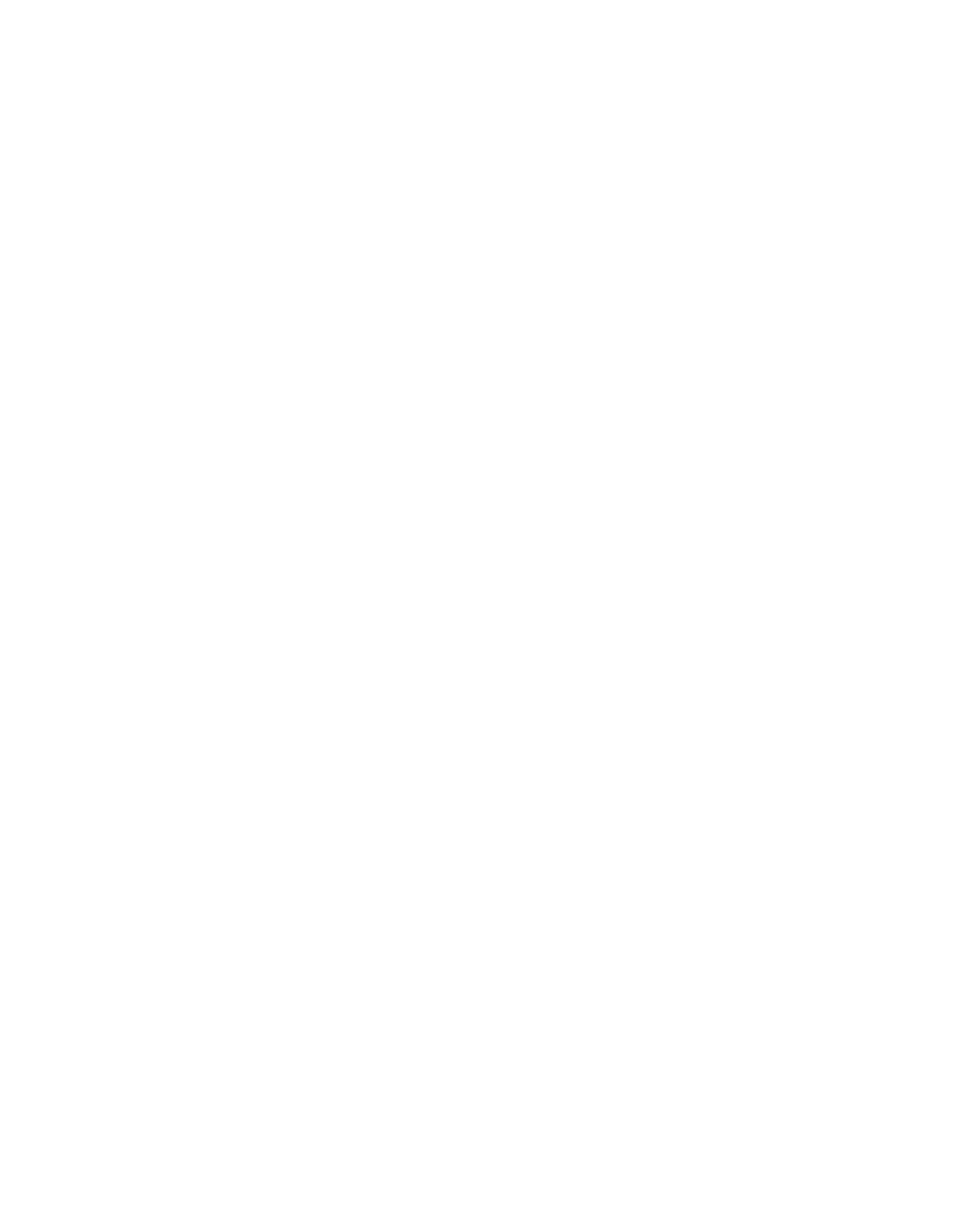Section 7:

## **ASSUMPTIONS ABOUT STRATEGIES**

 This section describes the testable hypotheses or testable assumptions about the program to be explored in the evaluations. These are key evaluation questions about how program activities and outputs under this initiative will lead to desired near, intermediate, and longer-term outcomes.

- 1. Did the activities and outputs of such activities occur as planned and reach the target audiences?
- 2. Did target audiences react to the outputs as anticipated? That is, have expected short- and intermediate-term outcomes occurred?
	- a. Have key industry stakeholders been involved in project implementation and outreach? Have they added their own resources to the effort?
	- b. Have demonstrations changed participants' perceptions of the value of the technology or strategy?
	- c. Have demonstrations improved the performance of some technologies?
	- d. Have M&V projects resulted in credible reports that have been utilized by the ETAC program and others?
	- e. Has the ETAC program used lessons learned in its planning and its advice to R&D and deployment and regulatory programs?
	- f. Have outreach and technology transfer activities resulted in increased promotion activities and increased awareness and adoption with incentives?
	- g. Has the broader market been engaged to participate in promotional activities?
	- h. Have demonstrations been replicated, with or without incentives?
- 3. Have the changes above reduced obstacles and increased incentives and contributed to increased adoption of supported technologies?
	- a. Have obstacles to utilization of the technologies supported been reduced?
	- b. Do market actors and consumers see improved value propositions for technologies and strategies supported?
	- c. Have government deployment programs, utility programs, or standards been put in place to support some of these promising underused technologies?
	- d. Have there been increased sales of supported technologies and strategies, without incentives?
	- e. Have energy savings and peak load reduction occurred as a result of the ETAC activities?
- 4. What important spillover mechanisms should be investigated during research to quantify participant spillover and nonparticipant impacts?
	- replicated a demonstration, repeated a purchase of a technology)? Or have participants a. Have participants repeated an action without further NYSERDA funds/assistance (e.g., pursued other underused buildings technologies without NYSERDA funds/assistance due to program influence?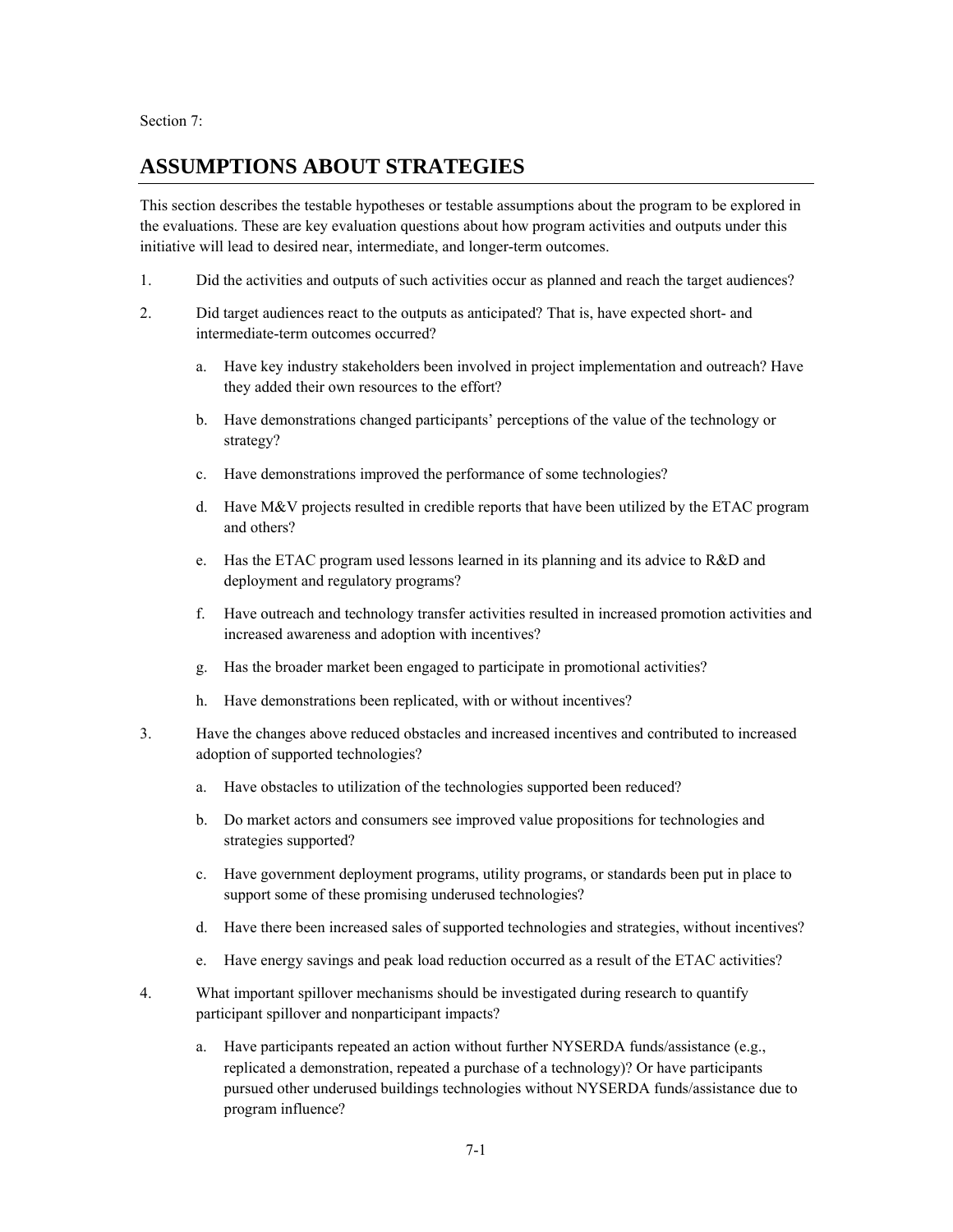Causal Mechanism: Gained skills, resources, connections, and determination that the action was worthwhile based on the experience funded by NYSERDA; continue to see opportunities.

- b. Have *nonparticipants* become aware and begun taking similar actions?
	- Causal Mechanisms: Learned personally about the technology/strategy and its benefits from interaction with a participant (customer or market actor), or from NYSERDA staff, publications, or other source, and were persuaded to take the necessary steps and actions; took action, and continue to see opportunities.
- standard operating procedure for every part of an organization, or it might happen if a major c. Have program direct effects changed behavioral norms which then cause changes/have an impact on former/current *participants and nonparticipants*? These would happen when end users who try it confirm that there are enough benefits and achieve consensus to make it a supplier starts stocking it and promoting it over competing technologies.
	- Causal Mechanism: The benefits are noticed and incentives strong enough to incentivize changes in the way business is done, and these incentives are self-sustaining.
- d. Have program direct effects changed general economic equilibrium, which then causes changes/has an impact on former/current *participants and nonparticipants*?
- and jobs. Causal Mechanism: This would happen only in the unlikely scenario that one or more of supported technologies had very large benefits in terms of cost savings, business profit and jobs.<br>
The same of the same of the same of the same of the same of the same of the same of the same of the<br>
T-2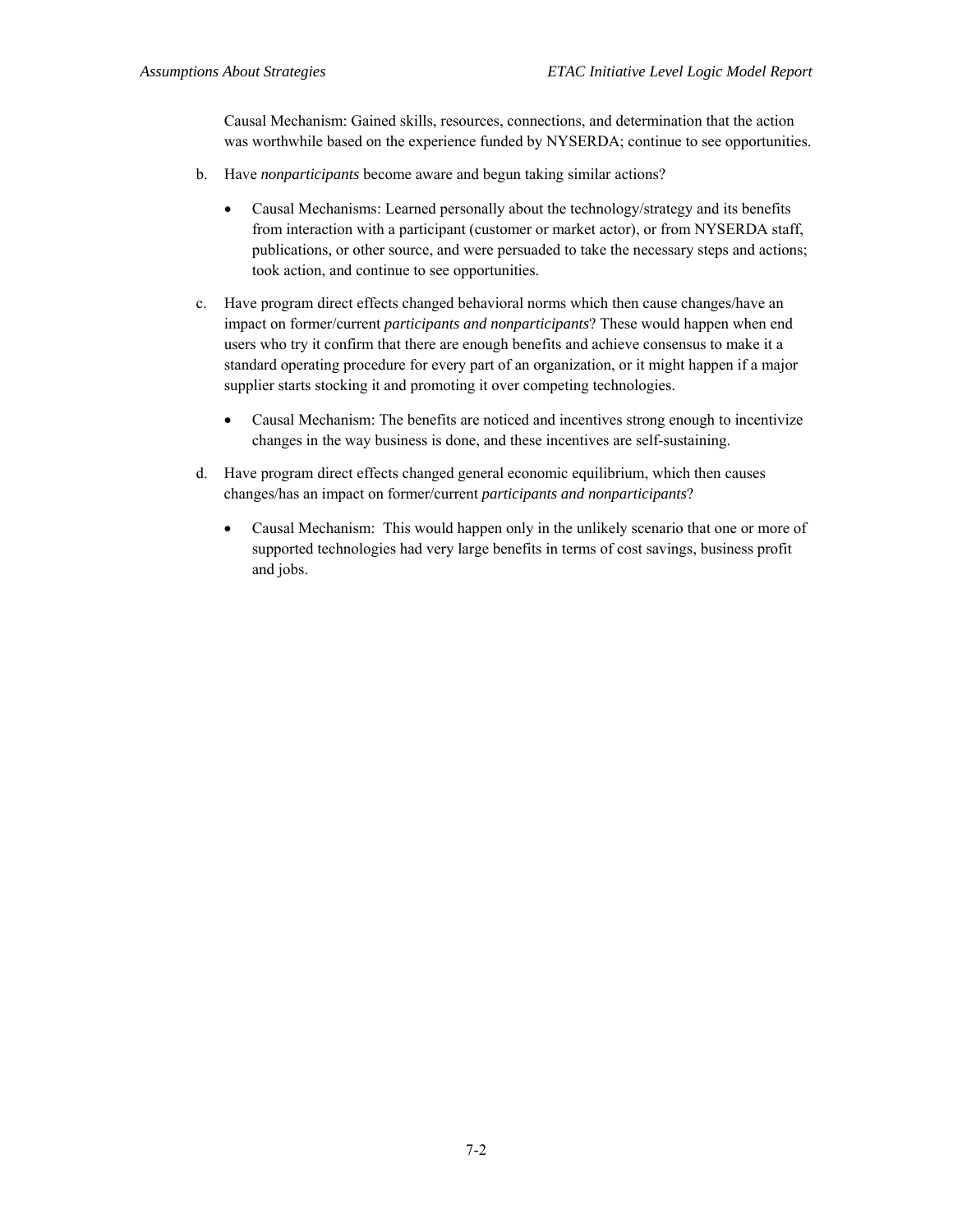Section 8:

## **NON-PROGRAM INFLUENCE ON OUTCOMES**

This section describes the influences that are external to the program that may affect the outcomes. These external influences include the economy and other influences over which NYSERDA programs have no direct influence.

### **8.1 GENERAL ECONOMIC CONDITIONS & HEALTH OF THE ECONOMY**

The health of the economy influences income and spending priorities for customers in all building sectors. Depending on the conditions, the health of the economy can either foster interest in energy efficiency investments or thwart it. Historically, energy efficiency investments have suffered in economic downturns. In the most recent downturn, the construction industry was significantly impacted, and the negative impacts have lingered much longer than anticipated. The supply side of the market is also impacted by the health of the economy, affecting the availability of new technologies and strategies and technology innovation.

## **8.2 STATE AND FEDERAL GOVERNMENT REGULATIONS AND POLICIES**

 result, the perceptions of the value (benefits relative to costs) of energy efficiency and other buildings- timelines for changing policies and regulations do not necessarily overlap with market timelines or budget cycles, creating challenges for market development and technology adoption. State and federal government regulations can shape the market's focus on different energy-related issues, technologies, and strategies through their priorities, messaging, and adoption of codes and standards. As a related investments can be altered by policy changes at the state and federal level. Such policy changes may include regulation, taxes and subsidies, codes and standards, and other market interventions. The political

### **8.3 COMPETING PRIORITIES FOR DECISION-MAKERS**

 decisions that will keep their business competitive, which may cause their attentions to be on their Key decision-makers must wrestle with the macro- and micro-economic forces that impact the health of their business. This ecosystem of influences may result in assigning priority to other business decisions over matters relating to energy or energy efficiency. Often, key decision-makers are focused on the competitive landscape, product or service innovation, or branding. This leaves limited ability to prioritize issues related to energy from a business strategy or budgetary perspective. These competing priorities can fluctuate based on the health of the economy or other external factors as well, despite the efforts of program interventions.

### **8.4 COMPETING OR COMPLEMENTARY TECHNOLOGIES**

Despite the program's best efforts to select underused technologies with the most promise, competitive market forces may bring to market a new technology that better suits customer needs. This alternate technology could be in direct competition with the technologies participating in ETAC. It is also possible that new technologies may come to market that complement the products and strategies participating in ETAC, thus stimulating the adoption of both.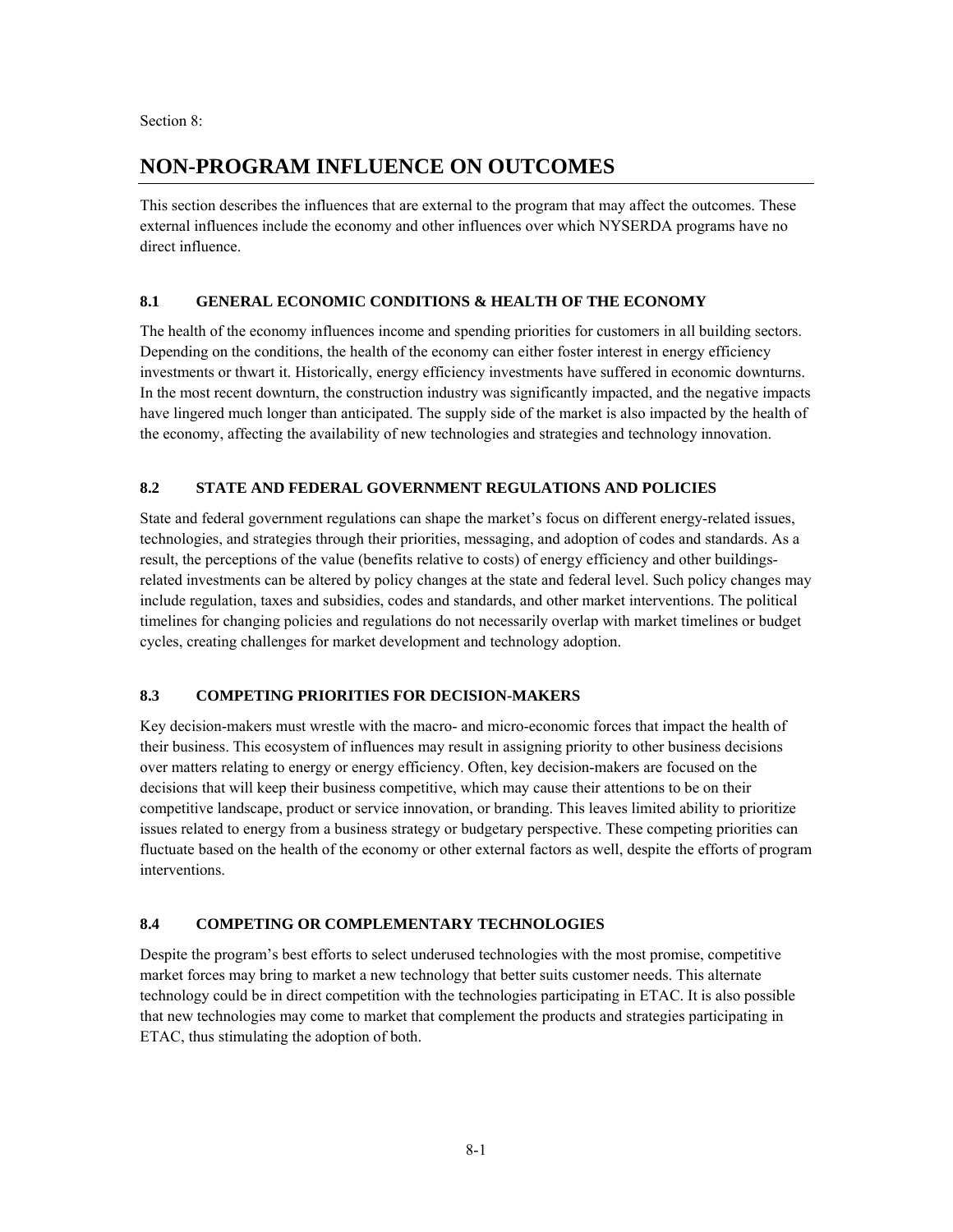### **8.5 SUCCESS OF RELATED PROGRAMS**

The success of the ETAC program depends, in part, on the success of related programs administered by both NYSERDA and others. If budget cuts or changing priorities at the federal or state levels lower spending on programs (e.g., the energy technology deployment programs of the U.S. Department of Energy), that would make ETAC's ultimate success more difficult. Collaboration with related programs, such as NYSERDA's R&D and deployment programs, makes long-term success of technologies selected for ETAC funding more likely. The design and funding levels of these related programs impacts their success.

 For example, the activities of other buildings-related programs in the state of New York may be complementary to or at odds with the efforts of the ETAC program. Municipalities, end users (e.g. private universities), or other utilities may be offering informational or financial programs that encourage the adoption of the same underused technologies and strategies. These competing programs may also impact ETAC participation levels.